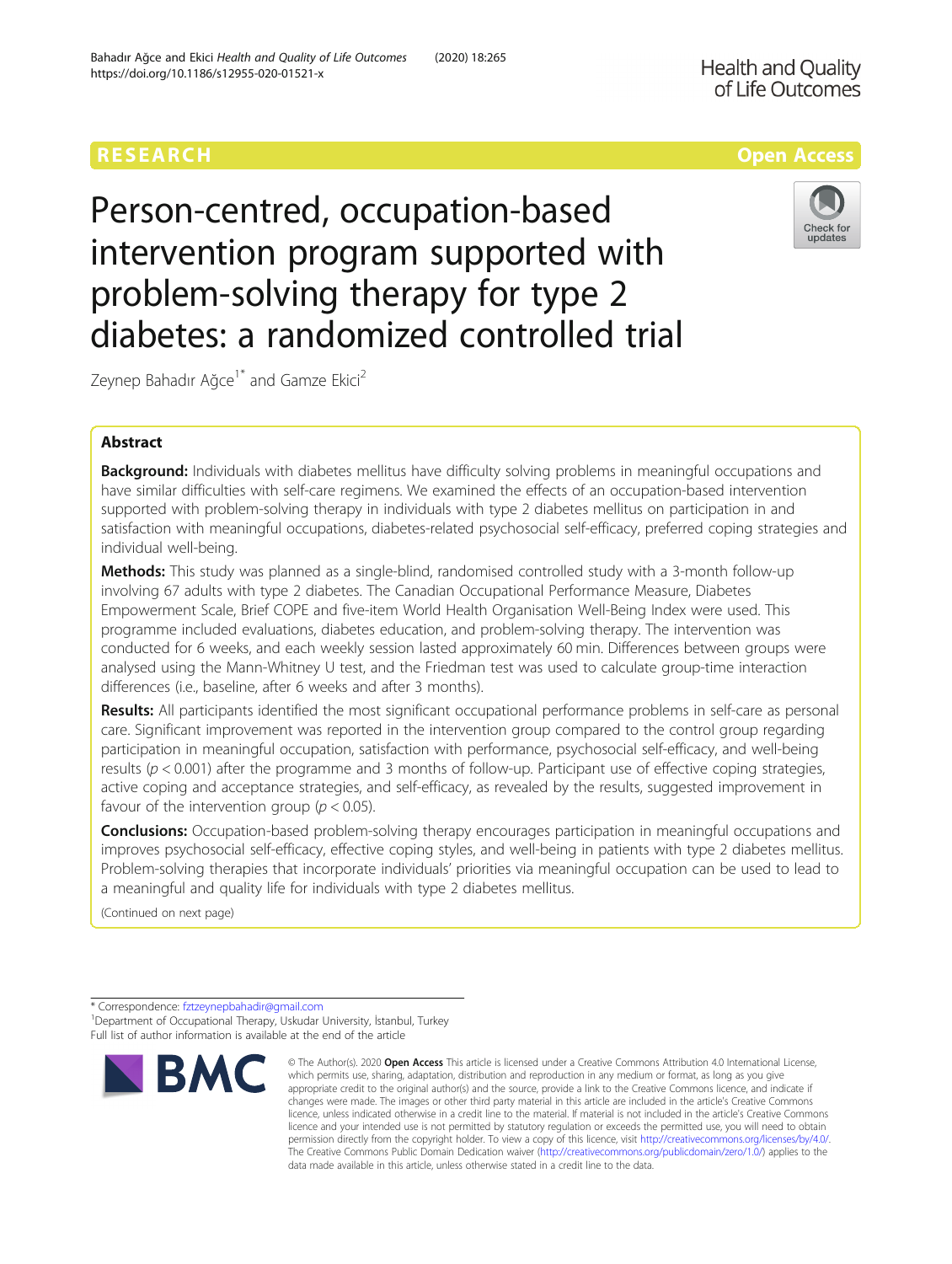(Continued from previous page)

Trial registration: [ClinicalTrials.gov](http://clinicaltrials.gov) Identifier: [NCT03783598](https://clinicaltrials.gov/ct2/show/NCT03783598). Retrospectively Registered. First Posted-December 21, 2018, Last Update Posted-February 18, 2020.

Keywords: Diabetes mellitus, Person-centred, Occupation-based, Problem-solving, Psychosocial self-efficacy, Coping, Well-being, Quality of life, Occupational therapy

## Background

Occupations and occupational performance are a focus of occupational therapy practice because they affect health conditions [[1](#page-11-0), [2\]](#page-11-0). Occupation covers all the activities that people do to occupy themselves and bring meaning and purpose to life, such as looking after themselves, enjoying life, and contributing to the social and economic fabric of their communities [[3\]](#page-11-0). Participation in the everyday occupations of life is vital for humans, and an individual's ability to carry out everyday occupations (occupational performance) has positive effects on health and well-being [[2](#page-11-0), [4](#page-11-0)]. Each person has different characteristics that combine to produce specific occupations by particular clients in singular environments; therefore, the person-centred approach accepts the client's uniqueness [[5](#page-11-0)]. Person-centred approaches have a holistic perspective incorporating contextual factors, such as daily self-management experiences and cultural habits of the individual, and facilitate the performance of everyday tasks and adaptation to settings in which the person works, lives and socialises [[3\]](#page-11-0).

Diabetes mellitus is a chronic disease that negatively affects every aspect of a person's life, and individuals may complain about some difficulties when participating in occupations such as diabetes self-care, work or social engagements [[6](#page-11-0)]. Diabetes mellitus especially affects the participation in meaningful occupations by individuals [[7\]](#page-11-0). The participation of individuals in meaningful occupations is important in fostering meaning in life [\[8](#page-11-0)]. However, there is substantial evidence showing better motivation and participation in the recovery process when individuals are engaged in meaningful occupations [[9\]](#page-11-0). Thus, it is important to investigate the occupational performance problems of individuals according to their meaningful and valuable priorities [\[10](#page-12-0), [11\]](#page-12-0). Individuals can sustain through their pursuit of meaningful occupations and maintain a personally meaningful lifestyle [[12\]](#page-12-0).

Diabetes mellitus, which is one of the most complex chronic diseases, has a continuously changing dynamic structure and causes individuals to struggle with many obstacles at the same time [[13](#page-12-0)–[15](#page-12-0)]. Healthy living with diabetes mellitus is a challenging process influenced by many personal and environmental factors [[16\]](#page-12-0). Individuals are advised to continue with their ordinary life while carrying out their self-care for diabetes to maintain a healthy life [[17,](#page-12-0) [18\]](#page-12-0). Sometimes, participation in multiple occupations may lead to poorer health for individuals due to complexity [\[2](#page-11-0)]. Individuals sometimes encounter conflicts between participating in activities that are meaningful to them and their diabetes self-management behaviour, and these situations may cause stress [[19\]](#page-12-0). A person needs to cope with stress, spiritual status, responsibility level, knowledge of diabetes, demands of complex situations, and the relationship between the individual's cultural, physical and social environments [\[14,](#page-12-0) [16](#page-12-0), [20](#page-12-0)–[22](#page-12-0)]. Problem-solving therapy (PST) can be an effective way of developing the coping skills of individuals with type 2 diabetes [[23](#page-12-0)].

PST is a cognitive behavioural intervention developed by D'Zurilla and Goldfried to alleviate individuals' mental and physical problems and improve their ability to cope with stressful life experiences [\[24\]](#page-12-0). PST is considered a guiding method to clarify the goals of individuals and develop alternative solutions [[25\]](#page-12-0). PST helps support the individual with a disease or disability to overcome the barriers of participation that develop as a result of the problems experienced at home and in the community [\[25](#page-12-0)–[27\]](#page-12-0). It is recommended that problemsolving interventions be adapted to include individual needs for the person with diabetes [\[28](#page-12-0)]. PST has been used in many chronic disorders, but it has not been implemented through meaningful occupation problems by individuals in the context of occupational therapy [\[29,](#page-12-0) [30\]](#page-12-0).

This study is based on the lack of adequate research on PST applied through meaningful occupation problems and assessed by the researcher. In the current study, we tested the hypothesis that occupation-based PST could (i) increase ratings of performance and satisfaction with meaningful occupations, (ii) increase ratings of diabetes-related psychosocial self-efficacy, (iii) improve ratings of effective coping strategies, and (iv) enhance ratings of well-being.

## Methods

#### Study design and description of the participants

This study was designed as a single-blind, randomised controlled trial. The sample size was determined using 5% ( $p = 0.05$ ) Type 1 error, 80% strength through statistical power analysis, and a two-way hypothesis testing and consisted of 33 subjects per group. Participants for this study were selected from individuals who presented at the internal medicine outpatient department of a state hospital in Turkey. Individuals who were diagnosed with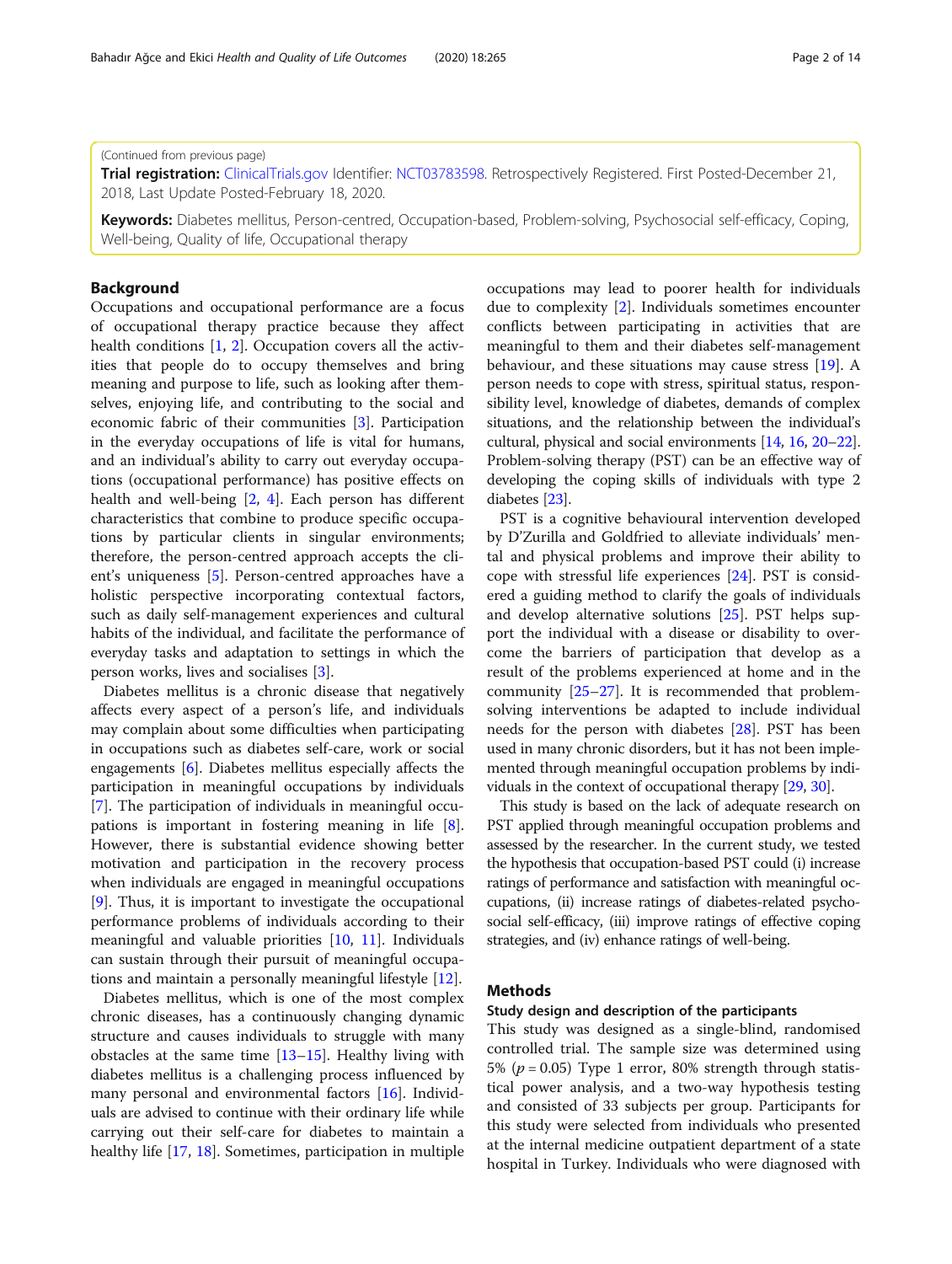type 2 diabetes mellitus, were aged between 18 and 65 and were literate in Turkish were included in this study, and individuals with a diagnosis of a mental illness or cancer were excluded from this study. A total of 86 individuals were referred to this study.

Eligibility assessments of individuals were taken before allocation to the study groups. Among the 86 referred individuals, 10 were excluded from this study because they did not meet the inclusion criteria. The remaining 76 individuals were randomly assigned (using the simple random number table) to either the intervention group or control group ( $n = 38$  each). For the control and intervention groups, randomisation was applied separately using stratification variables produced by the website Research Randomizer (<https://www.randomizer.org/#randomize>). A simple random number table was created for each group. Numerical distribution was ensured as 2 sets of unique numbers were formed. The participants were assigned to the groups according to the randomisation number. The baseline evaluation was carried out at the first meeting that was individually planned for the participants in each group after randomisation. Nine subjects discontinued participation for various reasons during the process, and this study was therefore completed with 67 individuals with type 2 diabetes. Figure 1 shows the CONSORT flow diagram of this study.

All subjects gave consent after they were provided with verbal and printed information about this research project. Our study was conducted in accordance with the Helsinki Declaration (revised in 2013) after ethical approval was obtained (approval number: GO15/731). This study was conducted between June 2015 and September 2017.

The scales described in detail below were completed by all participants. Participants in both groups completed the scales face-to-face with the same therapist who provided guidance. The individuals were assessed at baseline, after 6 weeks, and after 3 months.

### **Measurements**

## Socio-demographic and clinical features form

Each participant was asked to complete a form to obtain demographic information, such as age, gender, marital status, health-related habits (e.g., smoking and alcohol consumption), body mass index (BMI) and medical history (e.g., monitoring, family history, and comorbidity).

## Primary outcomes

### The Canadian occupational performance measure (COPM)

The COPM is based on a semi-structured interview method and helps individuals identify and prioritise activities of importance that they have difficulty performing

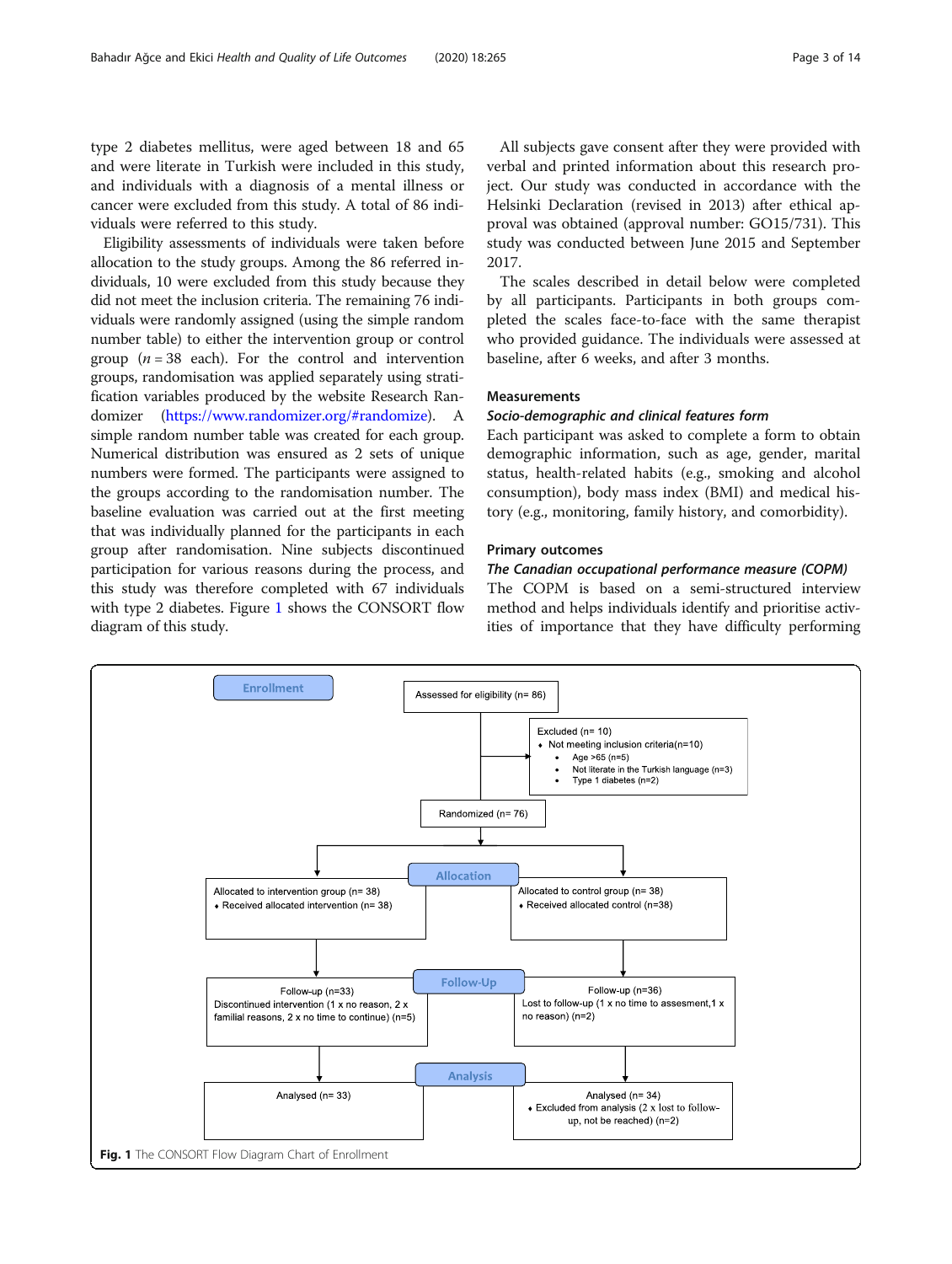[[31](#page-12-0)]. The COPM can be used as both an intervention and an assessment tool. Specifically, the COPM is a measure of self-perceived occupational performance areas in selfcare (personal care, functional mobility and community management), productivity (paid/unpaid work, household management and play/school) and leisure (quiet recreation, active recreation and socialisation). First, the importance of each occupation was rated on a 10-point scale where 1 is "not important" and 10 is "extremely important". Then, up to five of the most important activities were rated for performance from 1 ("do not perform well") to 10 ("perform very well") and for satisfaction from 1 ("not satisfied") to 10 ("very satisfied"). The obtained performance and satisfaction scores were separately collected and divided by the number of activities to obtain a performance score and a satisfaction score [[32](#page-12-0)]. The test-retest reliability of the COPM is within the acceptable range; intraclass correlation and obtained coefficients for individuals with chronic diseases ranged from scores of 0.86 to 0.89 for performance and 0.76 to 0.88 for satisfaction [[33](#page-12-0)–[35\]](#page-12-0). The COPM has shown validity and reliability in Turkish samples [\[36](#page-12-0)]. The COPM is recommended for use in diabetic subjects to identify what is important and their priorities [\[10](#page-12-0)].

## Secondary outcomes

#### The diabetes Empowerment scale (DES)

The DES is used in the measurement of diabetes-related psychosocial self-efficacy and consists of 28 items with three subscales as follows: managing the psychosocial aspects of diabetes; assessing dissatisfaction and readiness to change; and setting and achieving diabetes goals [\[37](#page-12-0)]. Each question is rated between 1 for "strongly disagree" and 5 for "strongly agree". Thus, higher scores indicate better psychosocial self-efficacy levels. The DES is a valid and reliable scale in Turkish populations [[38](#page-12-0)].

### The brief COPE

The Brief COPE measures strategies for coping with stress and includes 14 subscales in which two items are grouped into two coping strategies: effective approach coping (active coping, acceptance, positive reframing, planning, use of emotional or instrumental support) and ineffective avoidant coping (denial, self-distraction, substance use, behavioural disengagement, venting and selfblame) [[39\]](#page-12-0). It is uncertain whether the humour and religion subscales are effective or ineffective coping styles; therefore, they were excluded from both analyses [[40\]](#page-12-0). Each question has a selection range from 1 ("I have not been doing this at all") to 4 ("I have been doing this a lot"), and the higher subscale scores indicate using those coping strategies more. These tools are also valid and reliable in Turkish populations [\[41](#page-12-0)].

The World Health Organisation-five well-being index (WHO-5) The WHO-5 is used for the psychometric evaluation of emotional well-being, depression, and quality of life. This measure consists of five statements, which respondents rate on a scale of 0 ("never") to 5 ("all the time") considering the previous 2 weeks [[42\]](#page-12-0). The raw value, ranging from 0 to 25, is multiplied by four to determine the final score, with 0 representing the worst possible well-being and 100 the best. The WHO-5 has Turkish validity and reliability [\[43](#page-12-0), [44](#page-12-0)], and a cut-off of less than 50% has been identified to screen for depression and reduced well-being [[45](#page-12-0)].

#### Intervention programme

The complex nature of diabetes mellitus affects individuals' participation in life in different ways. This intervention programme is designed to use PST to overcome the problems of participation in meaningful occupations defined by individuals.

This intervention programme included the four steps of PST: (1) problem definition, (2) generation of alternatives, (3) decision-making, and (4) solution implementation and verification [[46\]](#page-12-0). In particular, the intervention programme considered the demands and priorities of the person at the stage of "problem definition" and the self-perceived occupational performance problems that were meaningful to the person.

This programme, which includes assessment tools, education, and PST, was implemented by the same therapist who has a cognitive behavioural therapy certificate and 3 years of PST experience. The intervention programme was 6 weeks in duration with one session a week, and each session lasted approximately 60 min. The intervention was face-to-face and individually held in a clinical setting at a suitable time for the person. The content of the six-week programme is explained in detail below.

Week 1: The purpose of the first session was for the intervention group participant to complete all measurements together with the therapist. The therapist also explained how to complete the diary on a typical day. The therapist and participants together identified the problematic activities with the COPM. The COPM allowed them to identify the individuals' goals regarding performance problems in their meaningful activities. The COPM was used as both an assessment and an intervention tool for the intervention group.

In addition, the first week is equivalent to the "problem definition" step of PST for the intervention group. Briefly, this step included setting a measurable, realistic, and attainable goal for the solution in the first week [[47](#page-12-0)].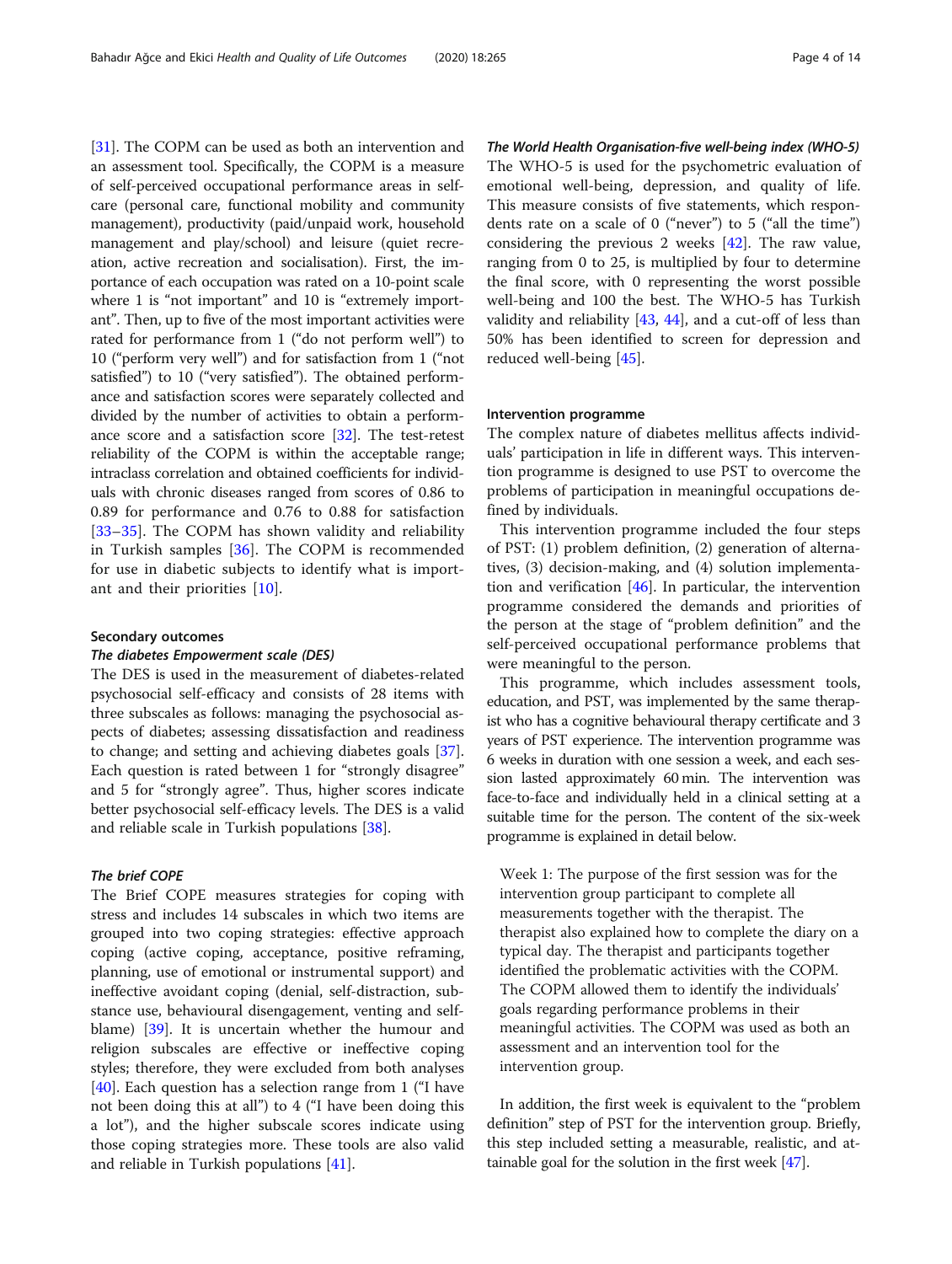Week 2: The purpose of this session was to provide education with information about diabetes mellitus. The education was delivered one-to-one through a PowerPoint presentation. This educational information follows the National Standards for Diabetes Self-Management [[48](#page-12-0)] and is based on a Person-Environment-Occupation Model [[49](#page-12-0)]. We, therefore, focused on therapeutic lifestyle changes that include basic knowledge and skills relating to diabetes as well as personal, environmental, and occupational factors that affect the condition. The emphasis was on the elements of daily life that could support or prevent effective diabetes management and the importance of identifying these elements.

Week 3: In this session, the "generation of alternatives" and "decision making" step of PST was applied. This step included the generation of alternatives to possible solution strategies and assessments of the advantages or disadvantages of each strategy related to the action [[47](#page-12-0)]. The best solution strategy for the occupational performance problem that was defined in the first week with the help of the COPM was determined. To determine the best strategy for overcoming obstacles, alternative solutions were explored through brainstorming, and an action plan was created once the most appropriate approach had been identified. The individual was encouraged to recognise and use their environmental and personal resources. In addition, the completed diary was used to determine the steps to adopt time, frequency and duration aspects of the action plan into a daily schedule. Weeks 4 and 5: These sessions involved the "solution implementation and verification" step of PST. Moreover, it

included the implementation of the strategies and verification of the solution [\[47](#page-12-0)]. The action plan was reviewed by sharing the individual's experiences, and possible alternatives and new strategies were defined when necessary. Together, they discussed when the solution plan was carried out, the individual, environmental, supportive, and preventive factors that were involved, the consequences of the plan and whether problem-solving efforts had been successful or needed revision.

Sample questions of sharing the action plan experience were as follows: What were opportunities or obstacles in the action plan experience? How did the individual approach unpredictable developments? Which events were coped with in a good or bad way? How could it be possible to reach the target in a different way?

The action plan was revised to consider an individual's requirements when needed.

Week 6: In the last session, all questionnaires were completed again. In addition, the last session included

the sharing of experiences and the discussion of future goals.

#### Statistical method

Data were analysed using IBM Statistical Package for the Social Sciences (SPSS) version 21.0 software [[50\]](#page-12-0). Missing values were excluded from that analysis. A multiple regression analysis based on the change score on the COPM, Brief COPE, DES and WHO-5 after controlling for gender, occupational status, diabetes duration and treatment regime. To use controlling variables in the regression analysis, dummy variables were produced for ordinal variables. The Shapiro-Wilk test was used to evaluate the distribution of the collected data (normal =  $p > .05$ , not normal =  $p < .05$ ). The chi-square and Mann-Whitney U tests were used to assess differences in demographic variables between the groups ( $p < .05$ ). Differences between the groups were analysed with independent t-tests (parametric) or Mann-Whitney U tests (non-parametric). Group-time interaction differences (i.e., baseline, after 6 weeks and after 3 months) were calculated using the Friedman test. The level of significance was set at 0.05. Quantitative variables are expressed as the mean  $\pm$  standard deviation  $(X \pm SD)$ , and qualitative data are described with percent (%) values.

Thematic analysis was used to evaluate the qualitative data of activities (COPM), which were presented as percentages (%). The COPM data were categorised according to performance areas with the MAXQDA code system, and percentage data were obtained. Coding was conducted with MAXQDA 11.0 [[51](#page-12-0)] through which the qualitative data were coded as self-care, productivity or leisure to develop a picture of occupational performance across all areas of life.

#### Results

Demographic variable analysis showed that the mean age of the participants diagnosed with type 2 diabetes mellitus was  $54.64$  ( $\pm 8.93$ ) years in the intervention group (IG) and  $55.76$  ( $\pm 8.16$ ) years in the control group (CT). The participants stated that they exercised regularly, with a rate of 26.5% in the CT and 12.1% in the IG. The mean weekly exercise of the participants was 1.75 (± 2.6) days in the IG and 2.47 (± 2.32) days in the CT. There were no significant differences between the demographic variables, as seen in Table [1](#page-5-0).

Univariate and multivariate regression analysis results in both the CT and IG were significant for ineffective and effective coping change scores ( $p < 0.05$ ). The direction of the relationship was positive for COPMperformance differences for both effective and ineffective coping scores. Regression coefficients showed that the effective coping score was more effective than the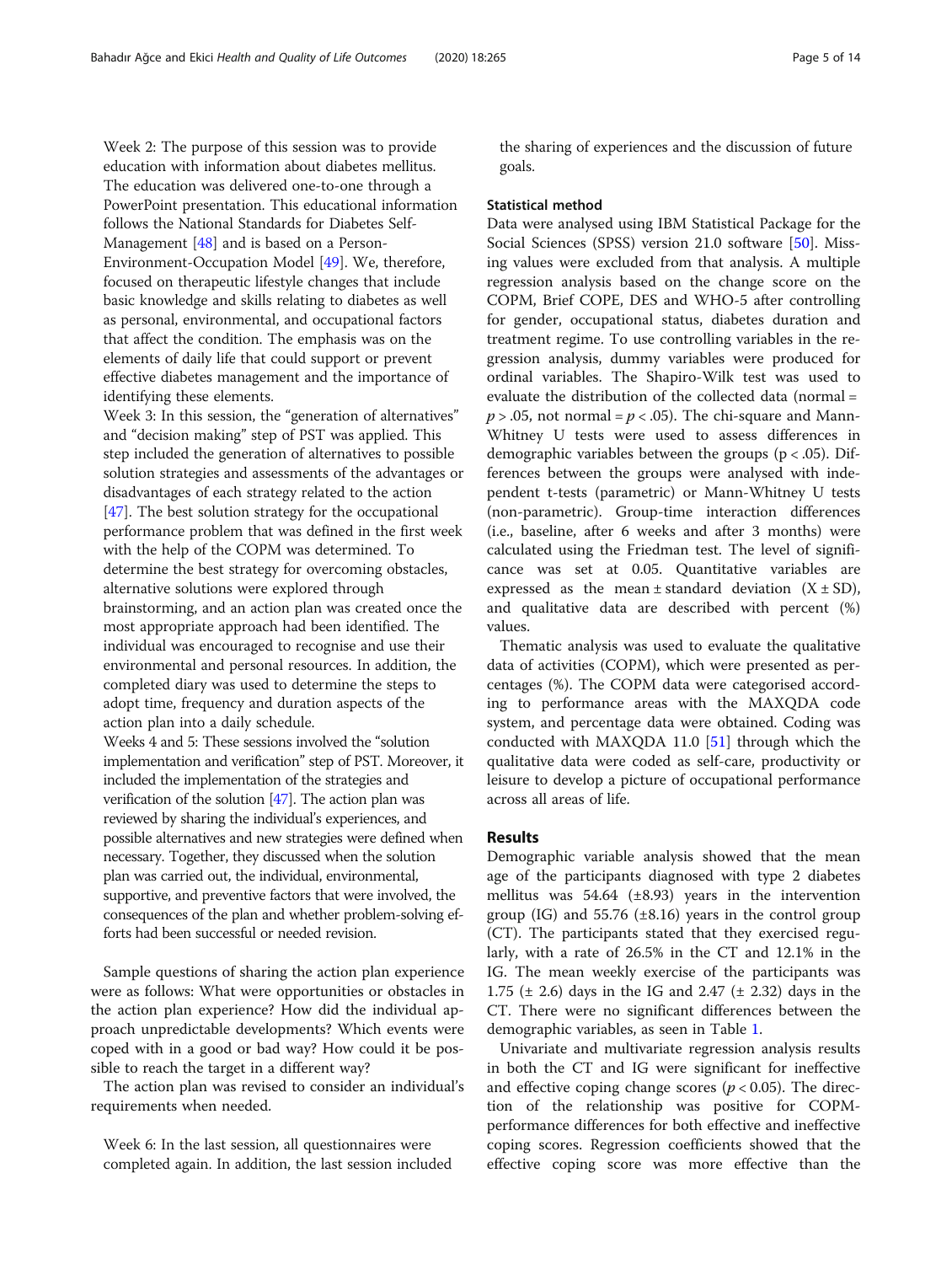|                                         | Intervention group (IG)<br>Mean (min max) $\pm$ SD |                        | Control group (CG)<br>Mean (min max) $\pm$ SD |                         |              |
|-----------------------------------------|----------------------------------------------------|------------------------|-----------------------------------------------|-------------------------|--------------|
|                                         |                                                    |                        |                                               |                         | $p^*$ values |
| Age                                     | 54.64 (37-65) $\pm$ 8.937                          |                        | 55.76 (35-65) $\pm$ 8.16                      |                         | 0.591        |
| Body mass index (BMI) kg/m <sup>2</sup> | 31.22 $(19.4 - 47.5) \pm 6.62$                     |                        | 29.1 $(19.03-45.1) \pm 5.24$                  |                         | 0.151        |
| Monitoring in weekly (times)            |                                                    | 3.55 $(0-14) \pm 5.33$ |                                               | 4.87 $(0-14) \pm 5.1$   |              |
| Exercises in weekly (day)               | $1.75$ (0-7) $\pm$ 2.6                             |                        |                                               | $2.47$ (0-7) $\pm$ 2.32 |              |
|                                         | n                                                  | $\%$                   | n                                             | $\%$                    | $p$ values   |
| Gender                                  |                                                    |                        |                                               |                         |              |
| -female                                 | 19                                                 | 57.6                   | 23                                            | 67.6                    | 0.394        |
| -male                                   | 14                                                 | 42.4                   | 11                                            | 32.4                    |              |
| Occupation                              |                                                    |                        |                                               |                         |              |
| - yes                                   | 12                                                 | 36.4                   | $\overline{4}$                                | 11.7                    | 0,018        |
| -no                                     | 21                                                 | 63.6                   | 30                                            | 88.3                    |              |
| Marital status                          |                                                    |                        |                                               |                         |              |
| -married                                | 27                                                 | 81.8                   | 28                                            | 82.4                    | 0.954        |
| -single                                 | 6                                                  | 18.2                   | 6                                             | 17.6                    |              |
| Alcohol consumption                     |                                                    |                        |                                               |                         |              |
| -yes                                    | $\overline{4}$                                     | 12.1                   | 3                                             | 8.8                     | 0.659        |
| -no                                     | 29                                                 | 87.9                   | 31                                            | 91.2                    |              |
| Smoke                                   |                                                    |                        |                                               |                         |              |
| -yes                                    | $\overline{7}$                                     | 21.2                   | $\overline{7}$                                | 20.6                    | 0.950        |
| -no                                     | 26                                                 | 78.8                   | 27                                            | 79.4                    |              |
| Monitoring                              |                                                    |                        |                                               |                         |              |
| -yes                                    | 14                                                 | 42.4                   | 18                                            | 52.9                    | 0.389        |
| -no                                     | 9                                                  | 57.6                   | 16                                            | 47.1                    |              |
| Family history                          |                                                    |                        |                                               |                         |              |
| -yes                                    | 24                                                 | 72.7                   | 25                                            | 73.5                    | 0.941        |
| -no                                     | 9                                                  | 27.3                   | 9                                             | 26.5                    |              |
| Regular exercise                        |                                                    |                        |                                               |                         |              |
| -yes                                    | $\overline{4}$                                     | 12.1                   | 9                                             | 26.5                    | 0.141        |
| -no                                     | 29                                                 | 87.9                   | 25                                            | 73.5                    |              |
| Comorbidity                             |                                                    |                        |                                               |                         |              |
| -yes                                    | 16                                                 | 48.5                   | 12                                            | 35.3                    | 0.274        |
| -no                                     | 17                                                 | 51.5                   | 22                                            | 64.7                    |              |

## <span id="page-5-0"></span>Table 1 Demographic information of the intervention and control groups

p\* Man Whitney U Test, p Chi-Square Test

ineffective coping score in both the CT and IG. Effect sizes for both ineffective and effective coping scores were higher in the CT than in the IG. The results are given in Table [2.](#page-6-0)

The COPM-performance qualitative data coded with MAXQDA indicated that both groups had the most difficulty in self-care activities, followed by leisure time and productivity activities, as illustrated in Table [3.](#page-7-0) The COPM-performance and COPM-satisfaction baseline scores in the CT  $(3.51 \pm 2.11)$  and  $5.25 \pm 2.61$ , respectively) were better than those in the IG  $(2.51 \pm 1.19)$  and  $2.93 \pm 1.42$ ). Initially, when the COPM data were compared using a Mann-Whitney U test, the findings showed that differences regarding performance in and satisfaction with occupation between the groups was in favour of the CT. However, at the end of the intervention programme and at the three-month follow-up, the COPM-performance and the COPM-satisfaction scores had significantly increased in the IG. Friedman tests showed an improvement in COPM performance and satisfaction scores after the intervention and after 3 months, that is, the improvement occurred over time in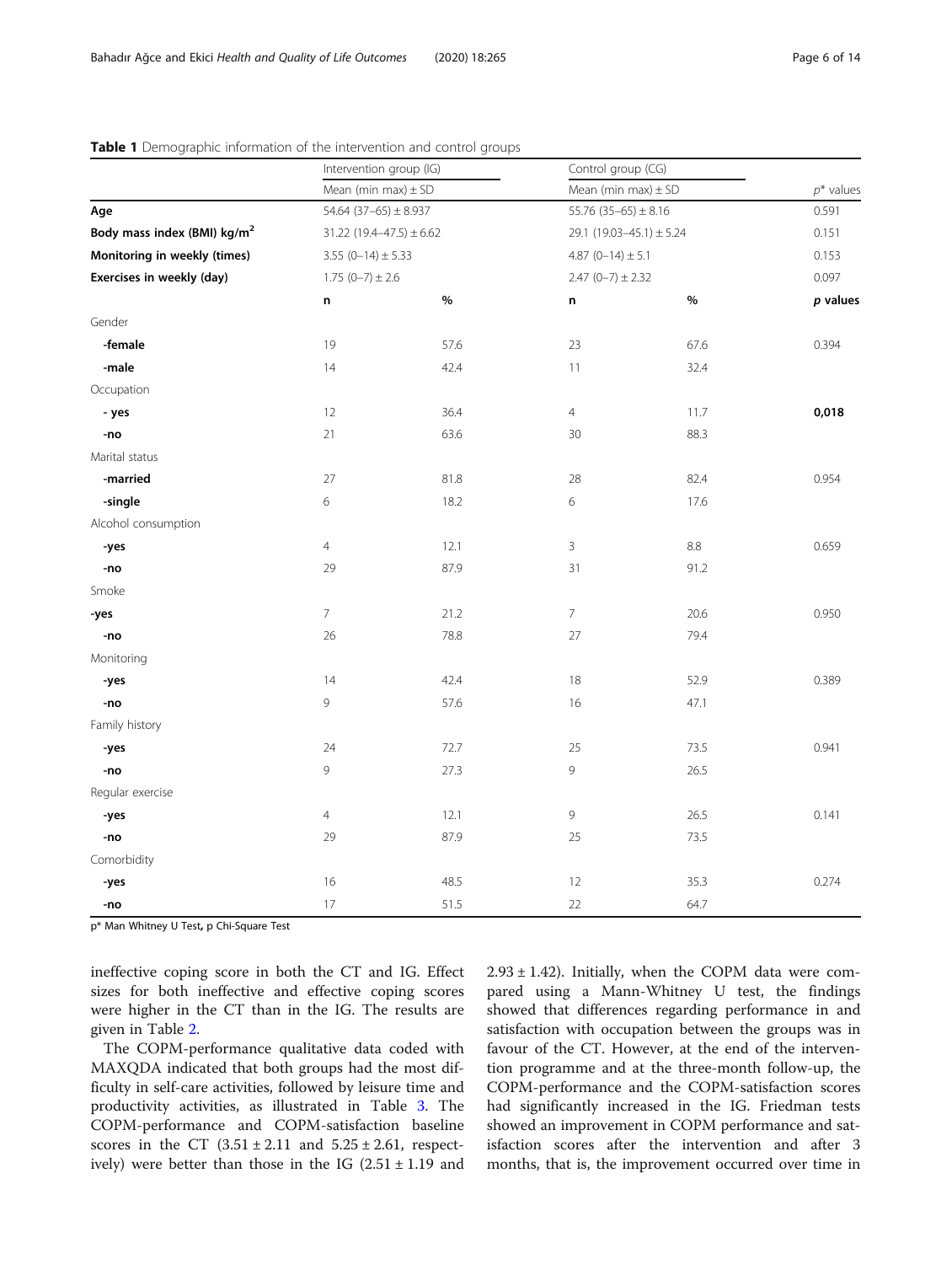|                                                           | Univariate |               |       | Multivariate |          |       |
|-----------------------------------------------------------|------------|---------------|-------|--------------|----------|-------|
|                                                           | B          | $^\mathrm{t}$ | р     | B            | t        | p.    |
| Intervention                                              |            |               |       |              |          |       |
| (Constant)                                                |            |               |       | 4.092        | 0.853    | 0.405 |
| COPM-Performance Change                                   | $-1.312$   | $-1.539$      | 0.134 | $-0.615$     | $-0.710$ | 0.486 |
| COPM-Satisfaction Change                                  | 0.215      | 0.302         | 0.765 | $-0.876$     | $-1.105$ | 0.283 |
| DES Change                                                | 1.054      | 0.254         | 0.801 | $-0.084$     | $-0.028$ | 0.978 |
| Ineffective COPING Change                                 | 1.518      | 6.261         | 0.000 | 0.919        | 2.790    | 0.012 |
| Effective COPING Change                                   | 1.196      | 4.499         | 0.000 | 1.149        | 3.332    | 0.004 |
| WHO-5 Change                                              | $-0.124$   | $-1.574$      | 0.126 | $-0.026$     | $-0.431$ | 0.671 |
| Gender                                                    | $-0.538$   | $-0.154$      | 0.879 | $-0.016$     | $-0.005$ | 0.996 |
| Occupation                                                | 0.131      | 0.036         | 0.971 | 2.668        | 0.815    | 0.425 |
| Treatment history                                         | $-1.860$   | $-0.541$      | 0.593 | $-3.691$     | $-1.411$ | 0.174 |
| Diabetes duration (0-10 years)                            | $-0.733$   | $-0.211$      | 0.834 | $-1.108$     | $-0.352$ | 0.729 |
| Diabetes duration 2 (11-20 years)                         | 1.511      | 0.358         | 0.723 | $-0.393$     | $-0.092$ | 0.928 |
| Diabetes duration 3 (21-30 years)                         | 18.906     | 1.992         | 0.055 | $-1.789$     | $-0.203$ | 0.841 |
| $R^2$ :0.619; <b>F:</b> 5.192; $p < 0.05$                 |            |               |       |              |          |       |
| Control                                                   |            |               |       |              |          |       |
| (Constant)                                                |            |               |       | 0.675        | 0.442    | 0.663 |
| COPEM Performance Change                                  | $-0.756$   | $-0.706$      | 0.485 | $-0.264$     | $-0.533$ | 0.600 |
| COPEM Satisfaction Change                                 | 0.033      | 0.033         | 0.974 | $-0.222$     | $-0.592$ | 0.560 |
| DES Change                                                | 0.290      | 0.075         | 0.941 | $-2.368$     | $-1.539$ | 0.139 |
| Ineffective COPING Change                                 | 1.518      | 6.366         | 0.000 | 1.104        | 7.506    | 0.000 |
| Effective COPING Change                                   | 1.395      | 8.249         | 0.000 | 1.058        | 9.618    | 0.000 |
| WHO-5 Change                                              | $-0.027$   | $-0.365$      | 0.717 | $-0.017$     | $-0.556$ | 0.584 |
| Gender                                                    | $-0.198$   | $-0.059$      | 0.953 | $-1.900$     | $-1.293$ | 0.210 |
| Occupation                                                | $-3.217$   | $-0.670$      | 0.508 | 0.631        | 0.281    | 0.781 |
| Treatment history                                         | $-1.280$   | $-0.394$      | 0.697 | $-0.370$     | $-0.246$ | 0.808 |
| Diabetes duration (0-10 years)                            | $-2.643$   | $-0.844$      | 0.405 | $-0.978$     | $-0.574$ | 0.572 |
| Diabetes duration 2 (11-20 years)                         | 2.500      | 0.685         | 0.498 | $-0.718$     | $-0.334$ | 0.742 |
| Diabetes duration 3 (21-30 years)                         | 2.485      | 0.270         | 0.789 | 3.786        | 0.924    | 0.366 |
| <b>R<sup>2</sup>:</b> 0.899; <b>F:</b> 25.436; $p < 0.05$ |            |               |       |              |          |       |

<span id="page-6-0"></span>Table 2 Univariate and multivariate regression analysis for research parameter changes

the IG (COPM performance:  $\chi^2$  = 45.690, p<0.001; COPM satisfaction:  $\chi^2$  = 41.081, *p*<0.001) but not in the CT (COPM performance:  $\chi^2$  = 0.485, p>0.05; COPM satisfaction:  $\chi^2$  = 1.040, *p*>005). Details are shown in Table [4.](#page-8-0)

In the beginning, the diabetes-related psychosocial self-efficacy analysis showed that the CT had higher evaluation scores than the IG for readiness to manage the psychosocial aspects of diabetes  $(3.79 \pm 0.64)$  and  $3.19 \pm 0.63$ , respectively), dissatisfaction and readiness to change  $(3.81 \pm 045$  and  $3.37 \pm 0.45)$ , setting and achieving diabetes goals  $(3.87 \pm 0.42$  and  $3.32 \pm 0.74)$  and psychosocial self-efficacy  $(3.82 \pm 0.44$  and  $3.31 \pm 0.54)$ . Mann–Whitney U tests were conducted immediately

after the intervention and 3 months after the intervention: significant improvements were seen in all scores in the IG compared to the CT. Friedman tests showed significant improvements over time in the IG scores for readiness to manage the psychosocial aspects of diabetes  $(\chi^2 = 52.452; p<0.001)$ , dissatisfaction and readiness to change ( $\chi^2$  = 41.785; *p*<0.001) and setting and achieving diabetes goals ( $\chi^2$  = 46.934; *p*<0.001). All details are illustrated in Table [4](#page-8-0).

The coping strategies data tested with the Mann– Whitney U test showed that the IG scores were significantly better than the CT scores  $(p<0.05)$  after 3 months. However, the Friedman test did not show significant improvement in the use of ineffective coping strategies in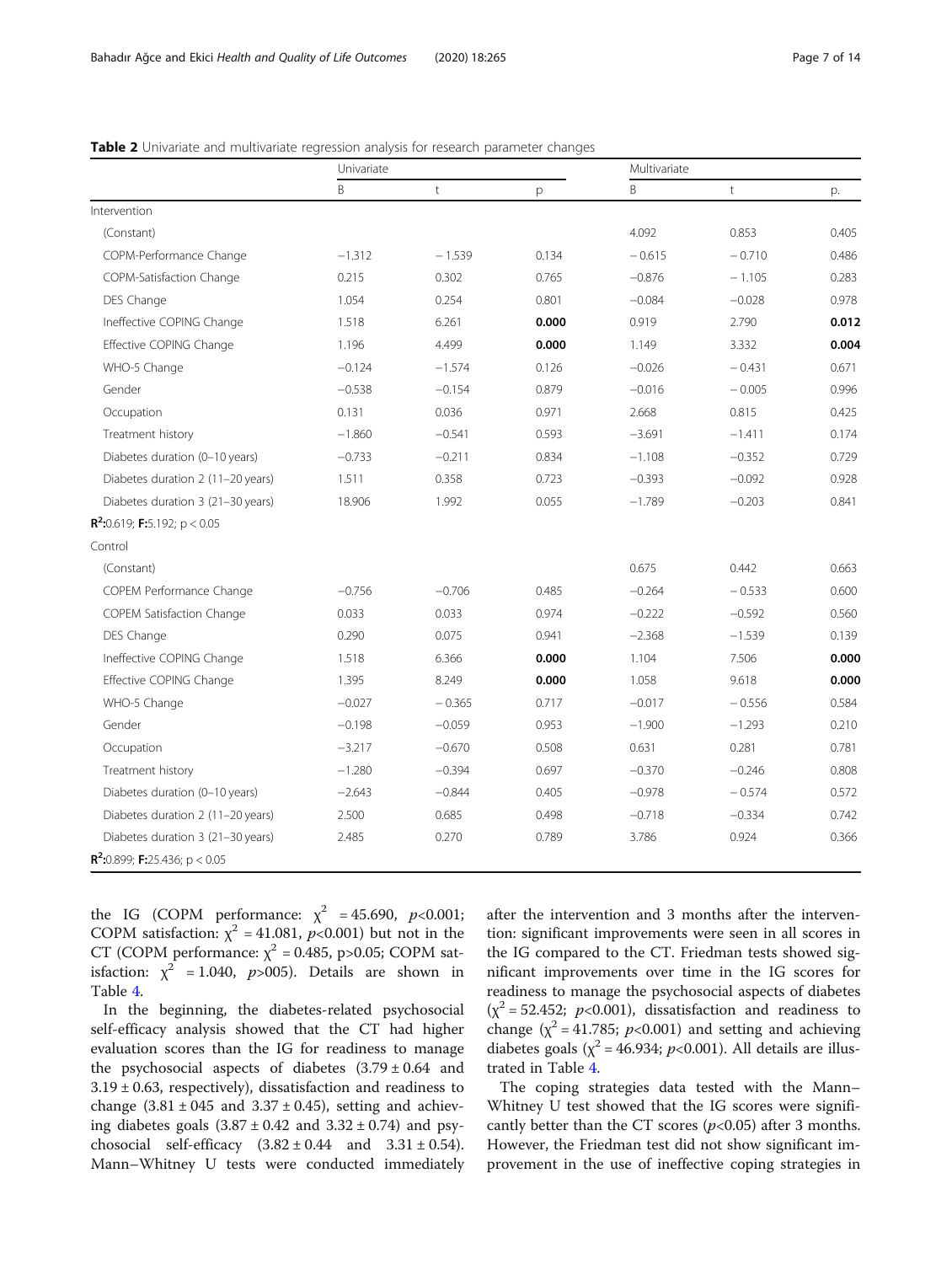MAXQDA 11.0, Coded as occupational performance area and calculated as percentage

the IG ( $\chi^2$  = 0.638; *p*>0.05). The IG effective coping strategies scores were significantly better than the CT scores after 3 months beyond the end of the intervention. Friedman tests showed a significant increase in the use of effective coping strategies ( $\chi^2$  = 34.111; *p*<0.001) in the IG. When we analysed the Brief COPE sub-scores, the CT applied the following strategies more actively than the IG at the beginning  $(p<0.05)$ : active coping, denial, emotional support and behavioural disengagement. After the intervention, behavioural disengagement was still more common in the CT; in contrast, acceptance and self-blame were significantly more common in the IG  $(p<0.05)$ . For the IG, Friedman tests showed a significant decrease in the use of selfdistraction ( $\chi^2$  = -9.484; *p*<0.01), while they showed a significant increase in the use of active coping  $(\chi^2 =$ 11.954;  $p<0.01$ ), emotional support ( $\chi^2$ ; 12.409;  $p<$ 0.002), behavioural disengagement ( $\chi^2$  = 8.605; *p*< 0.05), planning  $(\chi^2 = 6.686; p < 0.05)$  and acceptance  $(x^2 = 27.136; p<0.001)$  in the IG. All details are illustrated in Table [4](#page-8-0).

The pre-intervention WHO-5 scores in both the IG  $(53.69 \pm 27.42)$  and in the CT  $(48.94 \pm 20.79)$ , using the cutoff point (< 50%), revealed a relatively poor emotional state in both groups (no significant difference). The comparison of group WHO-5 scores immediately and 3 months after the end of the intervention showed a significant increase in favour of the IG ( $p$ <0.05). Friedman tests showed significant changes in the WHO-5 scores in the IG ( $\chi^2$  = 33.564; *p*< 0.001) after the six-week and three-month follow-up, but there was no change in the control group  $(\chi^2 = 3.323)$ ;  $p > 0.05$ ). All details are shown in Table [4](#page-8-0).

## **Discussion**

This single-blind, randomised controlled trial with a three-month follow-up indicated that the problems experienced in meaningful occupations were overcome by individuals with type 2 diabetes mellitus; therefore, it supported both diabetes care and ordinary lives. The results showed that diabetic individuals' effective and ineffective coping scores significantly affect how individuals identify and prioritise activities of importance that they have difficulty performing. The individuals also showed that they were more ready to change their diabetes management behaviours and increase their psychosocial selfefficacy. Focusing on meaningful occupation problems and considering the demands and priorities of the person improved their participation and motivation to solve these problems effectively. Moreover, the intervention group improved their emotional well-being by the end of the process.

PST helps cope with stressful life experiences. The ineffective coping style was more effective in the univariate regression for individuals to identify and prioritise activities of importance, while the effective coping style was more effective in the multiple regression, which showed us the importance of the relationship between the factors that can affect individuals' problematic activities. This shows the significance of person-centred, occupation-based, and holistic approaches that can be used for individuals with diabetes and that care about individuals' perspectives and take into consideration multiple factors.

This study revealed that diabetic individuals had problems participating in meaningful activities. The findings obtained in this study showed that solving meaningful occupation problems increased the occupational performance and satisfaction of the individuals. In individuals with diabetes, a need for a holistic approach has emerged that includes self-care, as well as other priorities and factors that add meaning to the person's life. Schultz and Schkade stated that occupational activities allowed individuals and therapists to benefit from meaningful action, and to meet their goals, the therapy programme should be directly related to individuals' occupations in daily life [[52\]](#page-12-0). Stevens stated that after serious illness and disability, occupational engagement encourages individuals' natural motivation, which leads to a sense of self-efficacy in the patients who need to redesign and transform themselves [\[53](#page-12-0)]. Similarly, focusing on personal priorities in our study might have increased personal effort in participating in professional performance through increased personal motivation. Consequently, the overall results suggested that interventions for diabetic individuals through person-centred and occupation-based activities can increase their motivation to overcome problems and may help prevent the struggles of stressful life events and diabetes-related problems.

<span id="page-7-0"></span>Table 3 Occupational performance problems defined by individuals according to performance areas

| The Canadian Occupational<br>Performance Measure | Intervention group<br>% | Control group<br>% |
|--------------------------------------------------|-------------------------|--------------------|
| SELE CARE TOTAL                                  | 71.82                   | 73.01              |
| -Personal care                                   | 45.5                    | 60.3               |
| -Functional mobility                             | 5.44                    | 3.17               |
| -Community management                            | 20.88                   | 9.51               |
| PRODUCTIVITY TOTAL                               | 1.81                    | 1.59               |
| -Paid/unpaid work                                | 0.9                     | 1.59               |
| -Household management                            | 0.9                     | 0                  |
| -Play/school                                     | 0                       | 0                  |
| LEISURE TOTAL                                    | 26.37                   | 25.4               |
| -Quiet recreation                                | Ω                       | $\Omega$           |
| -Active recreation-being active                  | 21.83                   | 20.64              |
| -Socialization                                   | 4.54                    | 4.76               |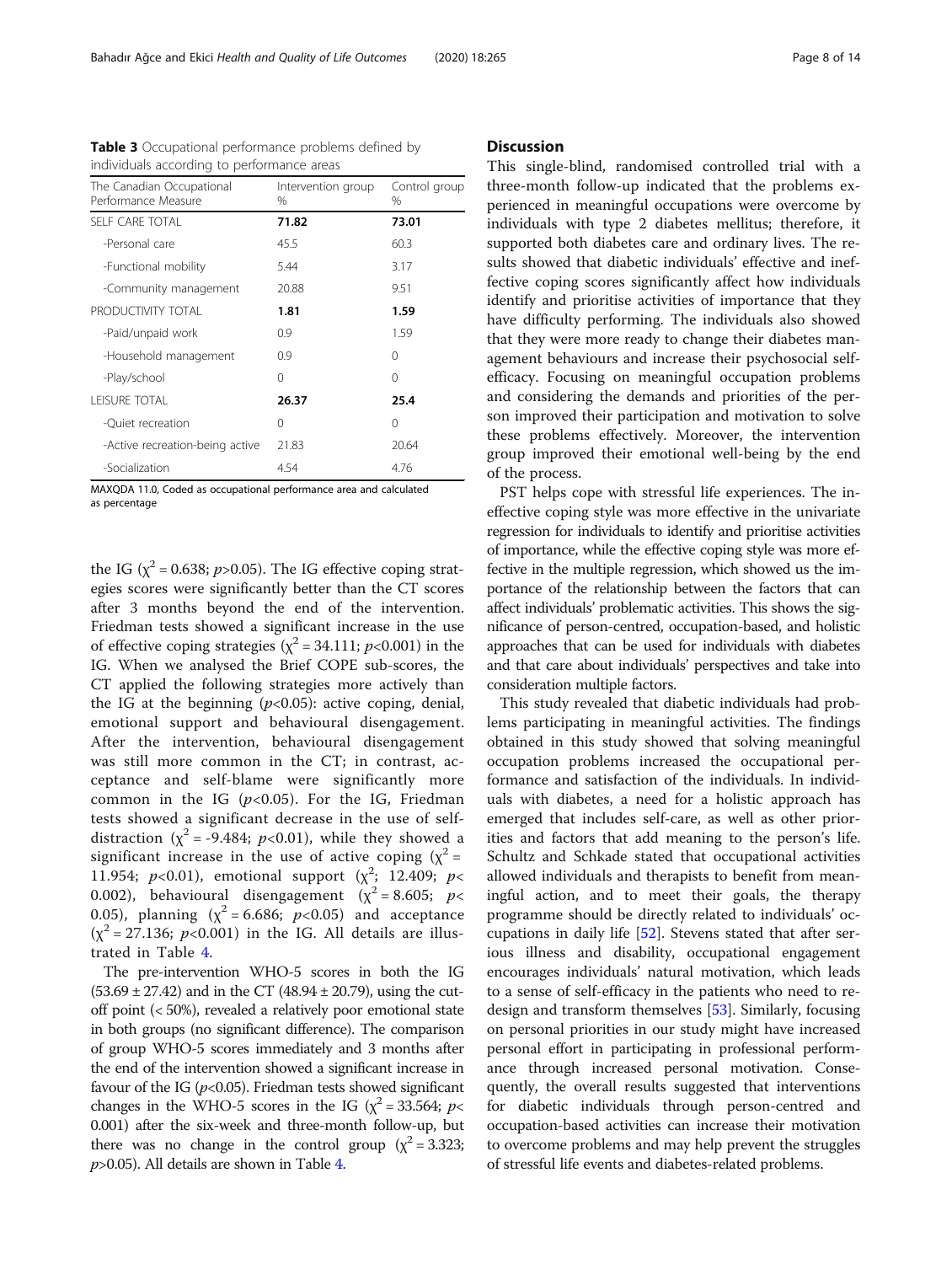## <span id="page-8-0"></span>Table 4 Comparison of the intervention and control groups inside and between themselves

|                                                  |                     | Intervention group | Control group    | Comparison of groups |       |  |
|--------------------------------------------------|---------------------|--------------------|------------------|----------------------|-------|--|
|                                                  |                     | $Mean \pm SD$      | $Mean \pm SD$    | Z                    | $p^*$ |  |
| CANADIAN OCCUPATIONAL PERFORMANCE MEASURE (COPM) |                     |                    |                  |                      |       |  |
| COPM-Performance                                 | BI                  | $2.51 \pm 1.19$    | $3.51 \pm 2.11$  | $-2.1$               | 0.03  |  |
|                                                  | AI                  | $6.03 \pm 2.13$    | $3.58 \pm 2.45$  | $-4.11$              | 0.00  |  |
|                                                  | AI-3MNT             | $6.44 \pm 2.21$    | $3.48 \pm 2.01$  | $-4.74$              | 0.00  |  |
|                                                  | $x^2$ ; $p^{**}$    | 45.690; 0.000      | 0.485; 0.784     |                      |       |  |
| COPM-Satisfaction                                | BI                  | $2.93 \pm 1.42$    | $5.25 \pm 2.61$  | $-3.68$              | 0.00  |  |
|                                                  | $\mathsf{Al}$       | $7.19 \pm 2.23$    | $4.83 \pm 2.70$  | $-3.39$              | 0.00  |  |
|                                                  | AI-3MNT             | $7.44 \pm 2.37$    | $4.4 \pm 2.11$   | $-4.64$              | 0.00  |  |
|                                                  | $x^2$ ; $p^{**}$    | 41.081; 0.000      | 1.040; 0.595     |                      |       |  |
| DIABETES EMPOWERMENT SCALE (DES)                 |                     |                    |                  |                      |       |  |
| Psychosocial aspects                             | BI                  | $3.19 \pm 0.63$    | $3.79 \pm 0.64$  | $-3.43$              | 0.00  |  |
|                                                  | AI                  | $3.95 \pm 0.73$    | $3.67 \pm 0.41$  | $-2.20$              | 0.02  |  |
|                                                  | AI-3MNT             | $4.36 \pm 0.58$    | $3.7 \pm 0.43$   | $-4.66$              | 0.00  |  |
|                                                  | $x^2$ ; $p^{**}$    | 52.452; 0.000      | 0.578; 0.749     |                      |       |  |
| Dissatisfaction and readiness to change          | BI                  | $3.37 \pm 0.45$    | $3.81 \pm 045$   | $-3.53$              | 0.00  |  |
|                                                  | $\mathsf{A}$        | $3.93 \pm 0.5$     | $3.76 \pm 0.23$  | $-0.96$              | 0.33  |  |
|                                                  | AI-3MNT             | $4.25 \pm 0.32$    | $3.66 \pm 0.4$   | $-5.49$              | 0.00  |  |
|                                                  | $\chi^2$ ; $p^{**}$ | 41.785; 0.000      | 3.038; 0.219     |                      |       |  |
| Setting and achieving diabetes goals             | BI                  | $3.32 \pm 0.74$    | $3.87 \pm 0.42$  | $-3.47$              | 0.00  |  |
|                                                  | $\mathsf{A}$        | $4.28 \pm 0.65$    | $3.85 \pm 0.36$  | $-3.15$              | 0.00  |  |
|                                                  | AI-3MNT             | $4.49 \pm 0.5$     | $3.74 \pm 0.4$   | $-4.77$              | 0.00  |  |
|                                                  | $x^2$ ; $p^{**}$    | 46.934; 0.000      | 2.032; 0.362     |                      |       |  |
| DES-total                                        | BI                  | $3.31 \pm 0.54$    | $3.82 \pm 0.44$  | $-3.80$              | 0.00  |  |
|                                                  | AI                  | $4.07 \pm 0.55$    | $3.76 \pm 0.26$  | $-2.35$              | 0.01  |  |
|                                                  | AI-3MNT             | $4.46 \pm 0.74$    | $3.7 \pm 0.35$   | $-5.33$              | 0.00  |  |
|                                                  | $x^2$ ; $p^{**}$    | 53.786; 0.000      | 2.305; 0.316     |                      |       |  |
| <b>BRIEF COPE</b>                                |                     |                    |                  |                      |       |  |
| Ineffective coping                               | BI                  | $26.27 \pm 5.09$   | $27.56 \pm 4.64$ | $-1.038$             | 0.299 |  |
|                                                  | Al                  | $26.55 \pm 5.01$   | $27.09 \pm 5.4$  | $-0.592$             | 0.554 |  |
|                                                  | AI-3MNT             | $25.09 \pm 4.31$   | $27.03 \pm 4.39$ | $-2.007$             | 0.045 |  |
|                                                  | $x^2$ ; $p^{**}$    | 0.638; 0.72        | 0.331; 0.84      |                      |       |  |
| Self-distraction                                 | BI                  | $6.45 \pm 1.76$    | $6.26 \pm 1.44$  | $-0.95$              | 0.33  |  |
|                                                  | AI                  | $5.94 \pm 1.56$    | $6.41 \pm 1.45$  | $-1.43$              | 0.15  |  |
|                                                  | AI-3MNT             | $5.58 \pm 1.56$    | $6.71 \pm 1.21$  | $-3.05$              | 0.00  |  |
|                                                  | $x^2$ ; $p^{**}$    | 9.484; 0.009       | 2.064; 0.356     |                      |       |  |
| Denial                                           | BI                  | $2.79 \pm 1.61$    | $3.74 \pm 1.67$  | $-2.79$              | 0.05  |  |
|                                                  | AI                  | $3.33 \pm 1.89$    | $3.88 \pm 1.71$  | $-1.37$              | 0.16  |  |
|                                                  | AI-3MNT             | $2.85 \pm 1.52$    | $3.44 \pm 1.39$  | 1.94                 | 0.051 |  |
|                                                  | $\chi^2$ ; $p^{**}$ | 0.974; 0.615       | 2.849; 0.241     |                      |       |  |
| Substance use                                    | BI                  | $2.94 \pm 2.03$    | $3.29 \pm 1.94$  | $-1.24$              | 0.21  |  |
|                                                  | AI                  | $2.97 \pm 2.06$    | $2.82 \pm 1.80$  | $-0.08$              | 0.93  |  |
|                                                  | AI-3MNT             | $2.67 \pm 1.84$    | $3.09 \pm 2.06$  | $-1.32$              | 0.18  |  |
|                                                  | $x^2$ ; $p^{**}$    | 2.077; 0.354       | 1.565; 0.45      |                      |       |  |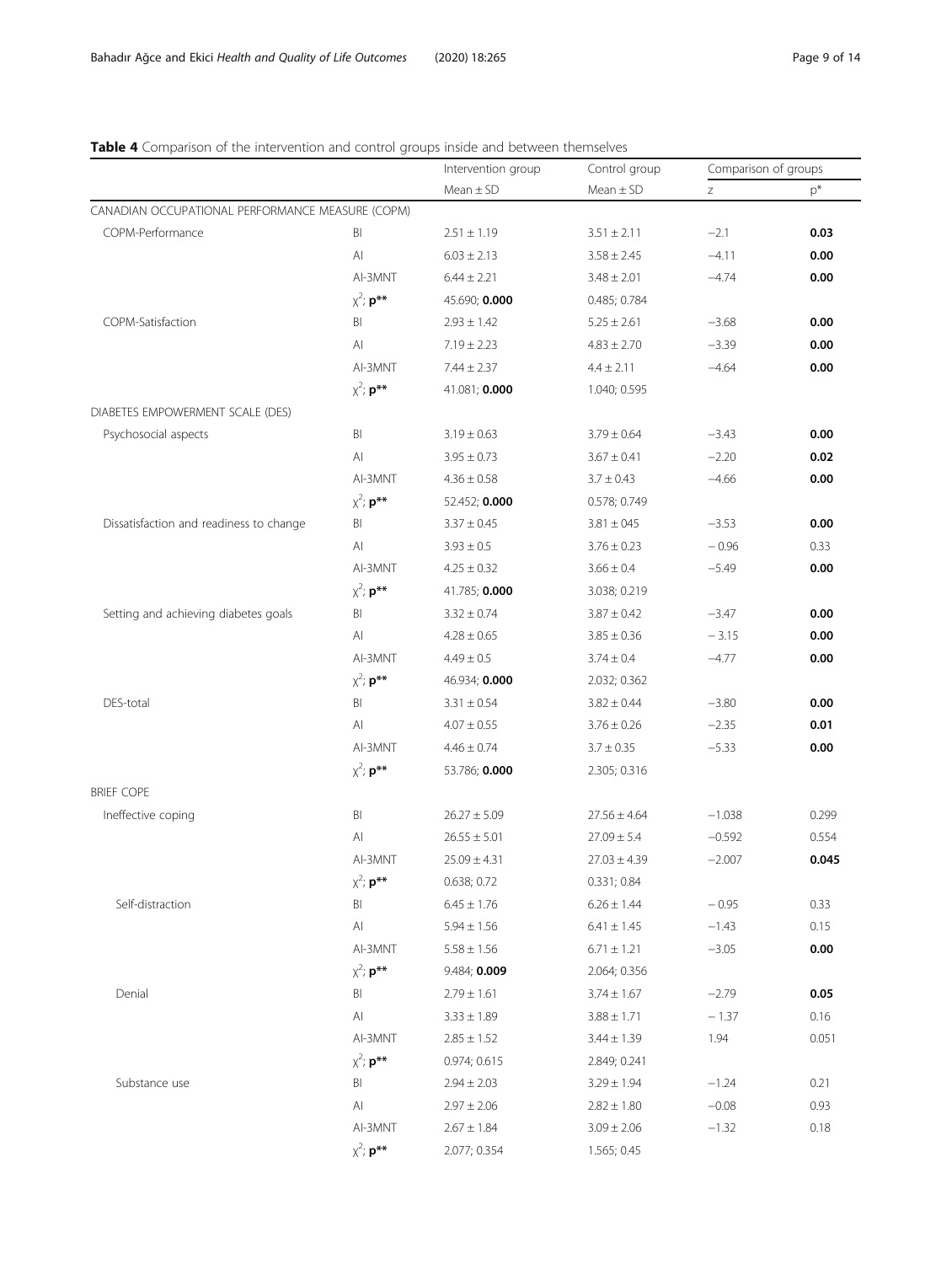|                             |                        | Intervention group | Control group     | Comparison of groups |       |
|-----------------------------|------------------------|--------------------|-------------------|----------------------|-------|
|                             |                        | $Mean \pm SD$      | $Mean \pm SD$     | $\mathsf Z$          | $p^*$ |
| Behavioral disengagement    | BI                     | $2.82 \pm 10.7$    | $3.68 \pm 1.62$   | $-2.29$              | 0.02  |
|                             | AI                     | $2.48 \pm 1.06$    | $3.35 \pm 1.32$   | $-2.29$              | 0.03  |
|                             | AI-3MNT                | $3.27 \pm 1.73$    | $3.56 \pm 1.63$   | $-0.89$              | 0.36  |
|                             | $x^2$ ; $p^{**}$       | 8.605; 0.014       | 1.723; 0.422      |                      |       |
| Venting                     | BI                     | $5.42 \pm 1.92$    | $5.53 \pm 1.54$   | $-0.14$              | 0.88  |
|                             | AI                     | 6 ± 1.69           | $5.94 \pm 1.53$   | $-0.18$              | 0.85  |
|                             | AI-3MNT                | $5.39 \pm 1.51$    | $5.79 \pm 1.40$   | $-1.09$              | 0.27  |
|                             | $x^2$ ; $p^{**}$       | 1.089; 0.580       | 3.519; 0.172      |                      |       |
| Self-blame                  | BI                     | $5.85 \pm 1.87$    | $5.06 \pm 1.27$   | $-1.81$              | 0.06  |
|                             | AI                     | $5.82 \pm 1.81$    | $4.68 \pm 1.60$   | $-2.69$              | 0.00  |
|                             | AI-3MNT                | $5.33 \pm 1.83$    | $4.44 \pm 1.44$   | $-2.12$              | 0.03  |
|                             | $x^2$ ; $p^{**}$       | 2.931; 0.231       | 2.902; 0.234      |                      |       |
| Effective coping            | BI                     | $29.79 \pm 5.14$   | $34.09 \pm 5.09$  | $-3.27$              | 0.001 |
|                             | AI                     | $35.39 \pm 5.92$   | $33.85 \pm 4.215$ | $-1.278$             | 0.201 |
|                             | AI-3MNT                | $36.06 \pm 4.07$   | $33.12 \pm 5.7$   | $-2.004$             | 0.045 |
|                             | $x^2$ ; $p^{**}$       | 34.111; 0.000      | 1.316; 0.518      |                      |       |
| Active coping               | BI                     | $5.33 \pm 1.16$    | $6.12 \pm 1.61$   | $-2.34$              | 0.01  |
|                             | AI                     | $6.24 \pm 1.65$    | $5.71 \pm 1.33$   | $-1.73$              | 0.08  |
|                             | AI-3MNT                | $6.58 \pm 1.48$    | $5.85 \pm 1.37$   | $-2.32$              | 0.02  |
|                             | $x^2$ ; $p^{**}$       | 11.954; 0.003      | 1.887; 0.389      |                      |       |
| Acceptance                  | BI                     | $6.21 \pm 1.69$    | $6.87 \pm 1.46$   | $-1.56$              | 0.11  |
|                             | AI                     | $7.79 \pm 0.41$    | $6.94 \pm 0.98$   | $-3.97$              | 0.00  |
|                             | AI-3MNT                | $7.45 \pm 0.71$    | $6.82 \pm 1.38$   | $-1.95$              | 0.051 |
|                             | $x^2$ ; $p^{**}$       | 27.136; 0.00       | 0.068; 0.96       |                      |       |
| Positive reframing          | B <sub>l</sub>         | $5.09 \pm 1.8$     | $5.76 \pm 1.56$   | $-1.37$              | 0.16  |
|                             | AI                     | $5.79 \pm 1.43$    | $5.85 \pm 1.30$   | $-0.07$              | 0.93  |
|                             | AI-3MNT                | $5.7 \pm 1.89$     | $5.76 \pm 1.10$   | $-0.28$              | 0.77  |
|                             | $x^2$ ; $p^{**}$       | 2.069; 0.68        | 4.368; 0.263      |                      |       |
| Planning                    | BI                     | $5.82 \pm 1.42$    | $6.18 \pm 1.26$   | $-0.97$              | 0.32  |
|                             | Al                     | $6.42 \pm 1.62$    | $5.79 \pm 1.46$   | $-1.68$              | 0.09  |
|                             | AI-3MNT                | $6.7 \pm 1.35$     | $6.09 \pm 1.48$   | $-1.75$              | 0.07  |
|                             | $x^2$ ; $p^{**}$       | 6.686; 0.035       | 0.263; 0.877      |                      |       |
| Use of emotional support    | BI                     | $3.33 \pm 1.72$    | $4.76 \pm 1.89$   | $-3.3$               | 0.00  |
|                             | $\mathsf{Al}$          | $4.36 \pm 2.01$    | $5.12 \pm 1.71$   | $-1.73$              | 0.08  |
|                             | AI-3MNT                | $4.55 \pm 1.92$    | $4.47 \pm 1.77$   | $-0.16$              | 0.86  |
|                             | $x^2$ ; $p^{**}$       | 12.409; 0.002      | 2.113; 0.348      |                      |       |
| Use of instrumental support | BI                     | $3.97 \pm 1.96$    | $4.44 \pm 1.69$   | $-1.23$              | 0.21  |
|                             | $\mathsf{Al}$          | $4.88 \pm 2.05$    | $4.35 \pm 1.53$   | $-0.89$              | 0.37  |
|                             | AI-3MNT                | 5 ± 2.03           | $4.03 \pm 1.08$   | $-1.94$              | 0.052 |
|                             | $x^2$ ; $p^{**}$       | 5.961; 0.051       | 1.152; 0.562      |                      |       |
| Humor                       | BI                     | $4.42 \pm 2.33$    | $4.85 \pm 2.02$   | $-0.958$             | 0.338 |
|                             | $\mathsf{A}\mathsf{I}$ | $4.33 \pm 2.2$     | $4.26 \pm 1.62$   | $-0.191$             | 0.848 |
|                             | AI-3MNT                | $4.58 \pm 2.04$    | $5.03 \pm 1.89$   | $-1.066$             | 0.287 |

## Table 4 Comparison of the intervention and control groups inside and between themselves (Continued)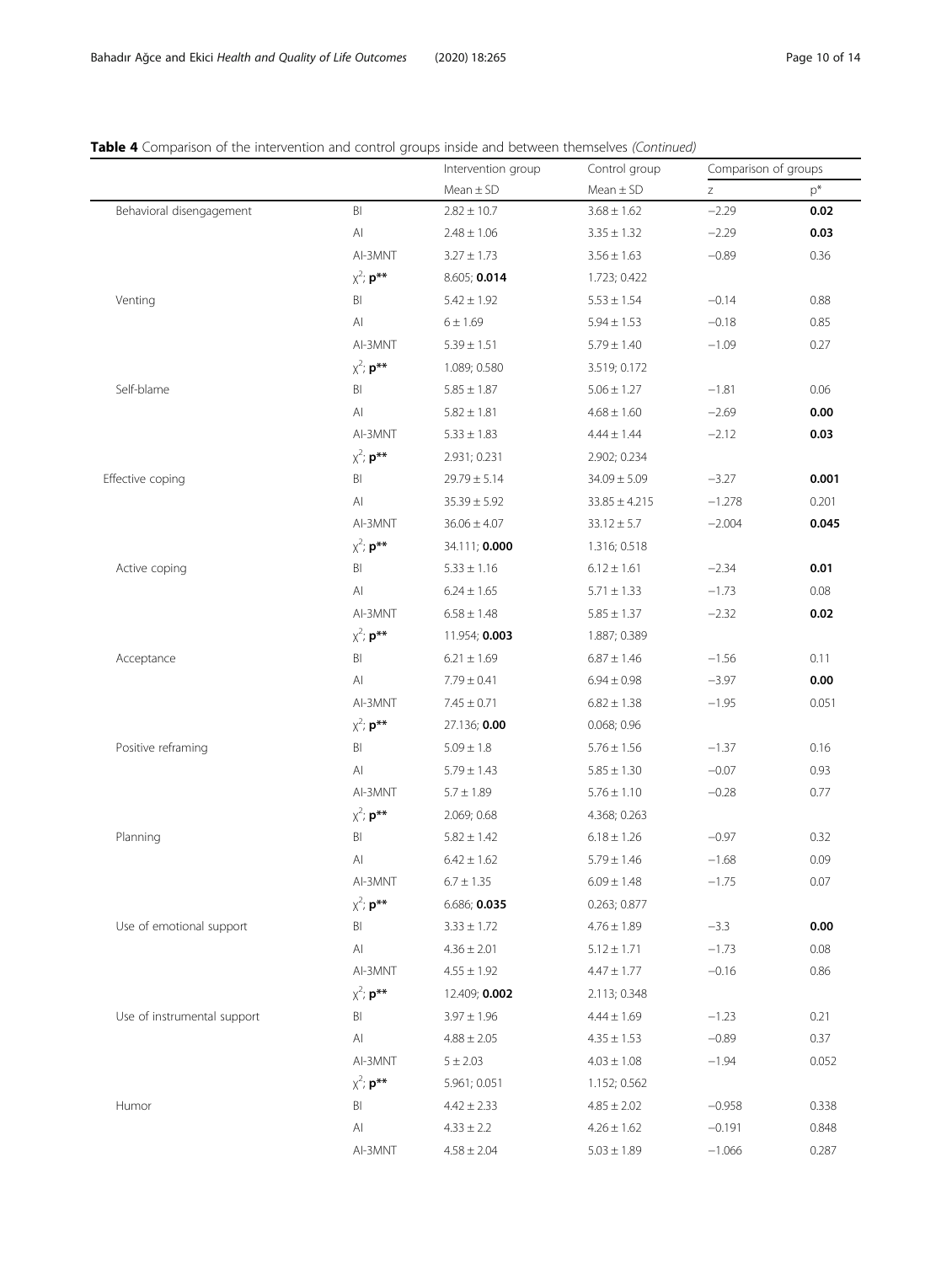|                                                    |                  | Intervention group | Control group     | Comparison of groups |       |
|----------------------------------------------------|------------------|--------------------|-------------------|----------------------|-------|
|                                                    |                  | Mean $\pm$ SD      | Mean $\pm$ SD     | Ζ                    | $p^*$ |
|                                                    | $x^2$ ; $p^{**}$ | 1.938; 0.38        | 3.436; 0.179      |                      |       |
| Religion                                           | B <sub>l</sub>   | $5,82 \pm 2.18$    | $5.18 \pm 2.3$    | $-1.164$             | 0.244 |
|                                                    | $\mathsf{A}$     | $5.88 \pm 1.99$    | $4.94 \pm 2.10$   | $-1.862$             | 0.063 |
|                                                    | AI-3MNT          | $5.79 \pm 2.04$    | $4.97 \pm 2.63$   | $-1.427$             | 0.154 |
|                                                    | $x^2$ ; $p^{**}$ | 0.317; 0.853       | 3.303; 0.192      |                      |       |
| World Health Organization Well-Being Index (WHO-5) |                  |                    |                   |                      |       |
| WHO-5                                              | BI               | $53.69 \pm 27.42$  | $48.94 \pm 20.79$ | $-0.82$              | 0.4   |
|                                                    | $\mathsf{A}$     | $72.24 \pm 25.42$  | $56.4 \pm 24.43$  | $-2.7$               | 0.00  |
|                                                    | AI-3MNT          | $81.33 \pm 16.26$  | $51.8 \pm 25.42$  | $-4.65$              | 0.00  |
|                                                    | $x^2$ ; $p^{**}$ | 33.564; 0.000      | 3.323; 0.190      |                      |       |

Table 4 Comparison of the intervention and control groups inside and between themselves (Continued)

p\*Man Whitney U, p\*\*Friedman's Tests, BI: before the intervention, AI: after the intervention, AI-3MNT: 3 months after the intervention

One of the most important results of this study was that the intervention group participants were able to overcome their own meaningful occupational performance problems with PST; therefore, they developed improved self-efficacy relative to the control group. Individuals who have difficulty solving problems in daily life are likely to experience similar difficulties in daily selfcare regimens [\[28\]](#page-12-0). Corbin and Strauss reported that living with a chronic condition is associated with managing the effects of emotional problems and the chronic condition on daily life and their roles, as well as the symptoms and illness-related problems [[54\]](#page-12-0). Bodenheimer et al. emphasised the importance of identifying and solving individuals' problems for self-efficacy [\[55\]](#page-12-0). Since individuals' illness-related perception of being powerless may affect their coping, Lorig and Holman indicated that their self-efficacy should be improved [\[56](#page-12-0)]. When investigating self-efficacy in self-management programmes, Packer suggested using strategies such as problemsolving and behavioural change [[57](#page-12-0)]. In a one-year follow-up study based on this self-efficacy theory and emphasising problem-solving strategies, Lorig et al. reported an improvement in individuals' self-efficacy and health conditions [\[58](#page-12-0)]. Gage and Polatajko suggested that the treatment must be associated with relevant personal performance accomplishments and that perceived self-efficacy in the individual would be higher if the individual was under control  $[11]$ . In our study, we think that the participants may have discovered the potential to overcome obstacles regarding participation in the occupations, and in this way, the increase in self-efficacy can be explained. We are of the opinion that the individual approach with occupation-based PST can support increased self-efficacy. Bandura stated that performancebased procedures were the most effective way to increase perceived self-efficacy [[59](#page-12-0)]. All these studies highlight

the importance of the self-efficacy of individuals with diabetes, and solving their problems in daily life can improve individuals' self-efficacy in their struggle with diabetes. It should be kept in mind that increasing selfefficacy with a person-centred, occupation-based approach for individuals with diabetes can also potentially improve self-care behaviours.

Another important result in our study was the significance of the improvement in effective coping strategies in the intervention group. Shayeghian et al. applied acceptance and commitment therapy to the coping styles of individuals with type 2 diabetes mellitus and concluded that acceptance promoted effective coping [\[60](#page-12-0)]. Miles et al. applied a transactional model of stress and coping to understand diabetes self-management and emotion-focused coping, and they clarified that adaptive coping mediated the relationship between emotional and self-management behaviours, such as diet and exercise [[61\]](#page-12-0). McCoy and Theekebs analysed 22 quantitative studies, and this systematic review showed that social support decreased emotional distress [\[62](#page-12-0)]. In our study, the intervention group preferred the use of emotional support, acceptance, planning and active coping strategies more, which are Brief COPE sub-parameters, after the intervention. The development of coping strategies in the individuals participating in our study may have been supported by several different factors of our study. The increase in the use of emotional support strategy may have shown that the person-centred approach enhances individuals' effort to reach for supporting factors. Focusing on meaningful occupational performance problems of the individuals may have increased the motivation for active coping, and PST leads to the development of individual competence in planning necessary to achieve a solution. This result showed the importance of these strategies in overcoming diabetes-related and other problems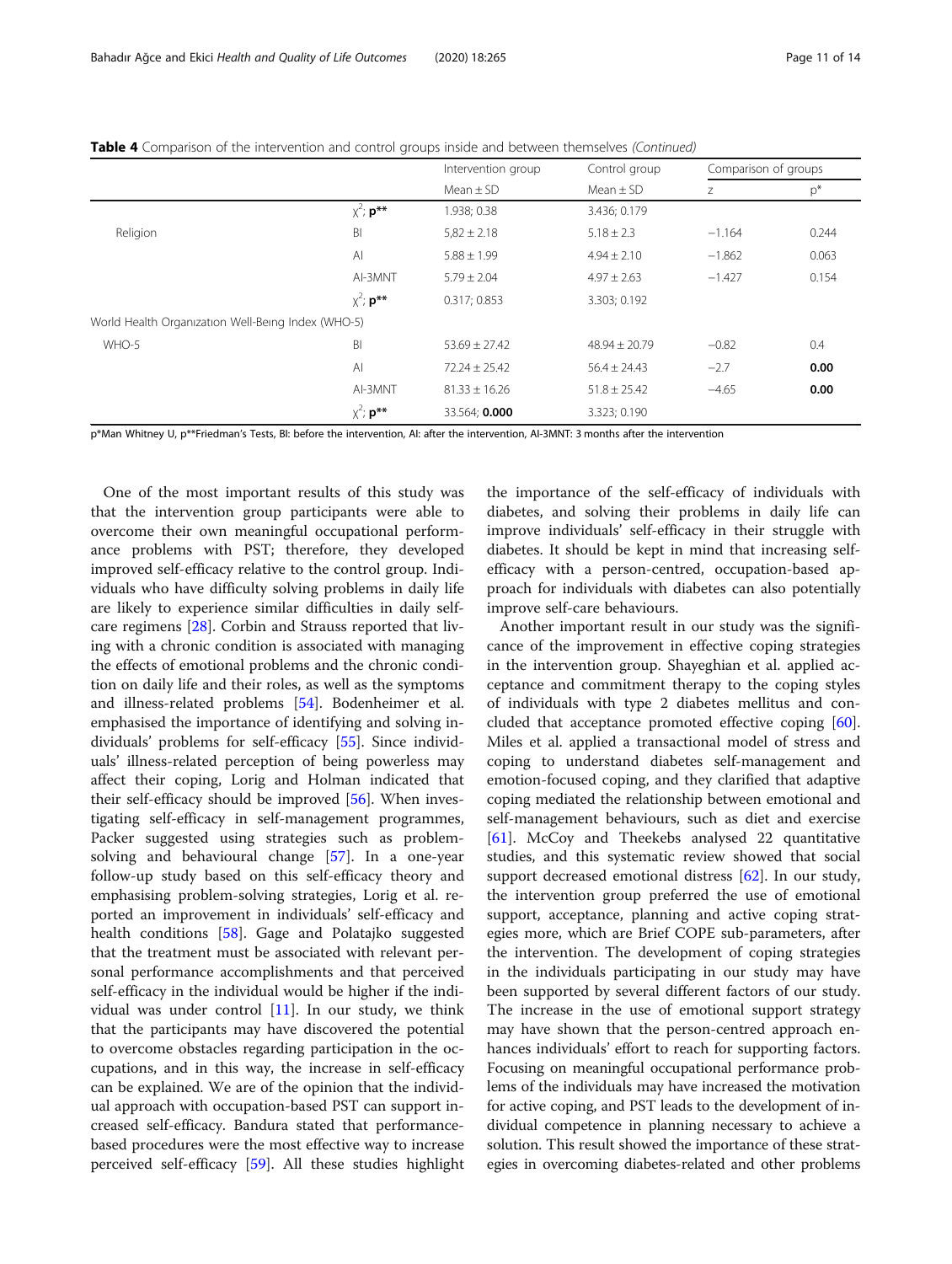<span id="page-11-0"></span>identified by the individuals; therefore, we suggest that they should be considered in the treatment process.

Hajos stated that individuals' psychological well-being is a basic component of their general quality of life  $[63]$  $[63]$ . Eakman showed that improved psychological well-being was related to participation in meaningful activities [\[12](#page-12-0)]. Frances showed the importance of meaningful activities through a study of artwork's contributions to health and well-being [[64](#page-13-0)]. In addition, McCoy and Theekebs showed that positive, problem-focused coping styles developed psychological and physical health [\[62](#page-12-0)]. The present study's evaluation of the results according to the WHO-5 (< 50) cut-off point revealed that increased participation in meaningful activities led to an improvement in the mood of the intervention group. The abovementioned study results demonstrate that overcoming meaningful occupation and participation problems can improve individuals' levels of psychological well-being. Our study results revealed the importance of participating in meaningful occupations in those with chronic diseases, such as diabetes. Thus, the development of adaptive skills for ordinary daily life should be added to the intervention approaches used with individuals with diabetes to improve well-being. Future research should be enhanced by person-centred, occupation-based interventions with a holistic perspective, emphasising problem solving to promote diabetes care and participation in ordinary life.

#### **Limitations**

Our study had a follow-up period of only 3 months, and we believe that the intervention should be supported with a longer follow-up duration to provide a higher level of evidence. We also noted that time management could be affected by the gender and working status of the participants, which are factors we did not consider in our study. We recommend that future studies take gender roles and working status into account. Finally, we believe that the positive results of our study's intervention should be supported by biometric parameters that show changes in blood glucose values, such as A1C.

## Conclusion

In summary, the key point of the current study was the examination of an supported by PST, which enabled participants to identify, sort and solve problem areas according to their own meaningful priorities. We concluded that person-centred intervention programmes that were designed to solve individuals' meaningful occupational performance problems could support the development of selfcare skills. We observed that it was important to approach individuals from a holistic point of view, to use a personcentred intervention programme and to provide the time and opportunities for them to experience the newly acquired skills. Finally, we claim that daily life and diabetesrelated problems should not be treated separately; instead, individuals should be empowered by problem-solving skills and therapies that incorporate individuals' priorities via meaningful occupation.

#### Abbreviations

PST: Problem-solving Therapy; BMI: Body Mass Index; COPM: Canadian Occupational Performance Measure; DES: Diabetes Empowerment Scale; WHO-5: World Health Organization Five Well-Being Index; IG: Intervention Group; CT: Control Group

#### Acknowledgements

The authors thankful to all participants.

#### Authors' contributions

ZBA: Literature search, concept development and design, data collection, processing, analysis and interpretation, article writing. GE: Supervision, concept development and design, review and editing. The author(s) read and approved the final manuscript.

#### Funding

This study has not received any financial support from any third party.

#### Availability of data and materials

The datasets generated during and/or analysed during the current study are available from the corresponding author on reasonable request.

#### Ethics approval and consent to participate

This study was conducted after obtaining the ethical approval, which was obtained by the Hacettepe University Ethical Commission of Non-invasive Clinical Research with the confirmation number GO15/731.

#### Consent for publication

All volunteered signed a consent form after they were provided verbal and printed information on this project.

#### Competing interests

The authors declare that there are no competing interests.

#### Author details

<sup>1</sup> Department of Occupational Therapy, Uskudar University, İstanbul, Turkey.<br><sup>2</sup> Department of Occupational Therapy, Hacettene University, Ankara Turke <sup>2</sup>Department of Occupational Therapy, Hacettepe University, Ankara, Turkey.

#### Received: 6 March 2020 Accepted: 30 July 2020 Published online: 03 August 2020

#### References

- 1. Therapists TWFoO. About-Fundamental Beliefs 2020.
- 2. Bar MA, Jarus T. The effect of engagement in everyday occupations, role overload and social support on health and life satisfaction among mothers. Int J Environ Res Public Health. 2015;12(6):6045–65.
- 3. Therapists WFoO. About Occupational Therapy-Definition "Occupation" 2020. Available from: <https://wfot.org/about/about-occupational-therapy>.
- 4. Law M. Participation in the occupations of everyday life. Am J Occup Ther. 2002;56(6):640–9.
- 5. Egan M, Dubouloz C-J, Zweck CV, Vallerand J. The client-centred evidence-based practice of occupational therapy. Can J Occup Ther. 1998;65(3):136–43.
- Health AIo, Welfare. Diabetes and disability: impairments, activity limitations, participation restrictions and comorbidities. 2013.
- 7. Haltiwanger EP, Brutus H. A culturally sensitive diabetes peer support for older Mexican-Americans. Occup Ther Int. 2012;19(2):67–75.
- 8. Eakman AM. Relationships between meaningful activity, basic psychological needs, and meaning in life: test of the meaningful activity and life meaning model. OTJR. 2013;33(2):100–9.
- 9. Dolecheck JR, Schkade JK. The extent dynamic standing endurance is effected when CVA subjects perform personally meaningful activities rather than nonmeaningful tasks. Occup Ther J Res. 1999;19(1):40–54.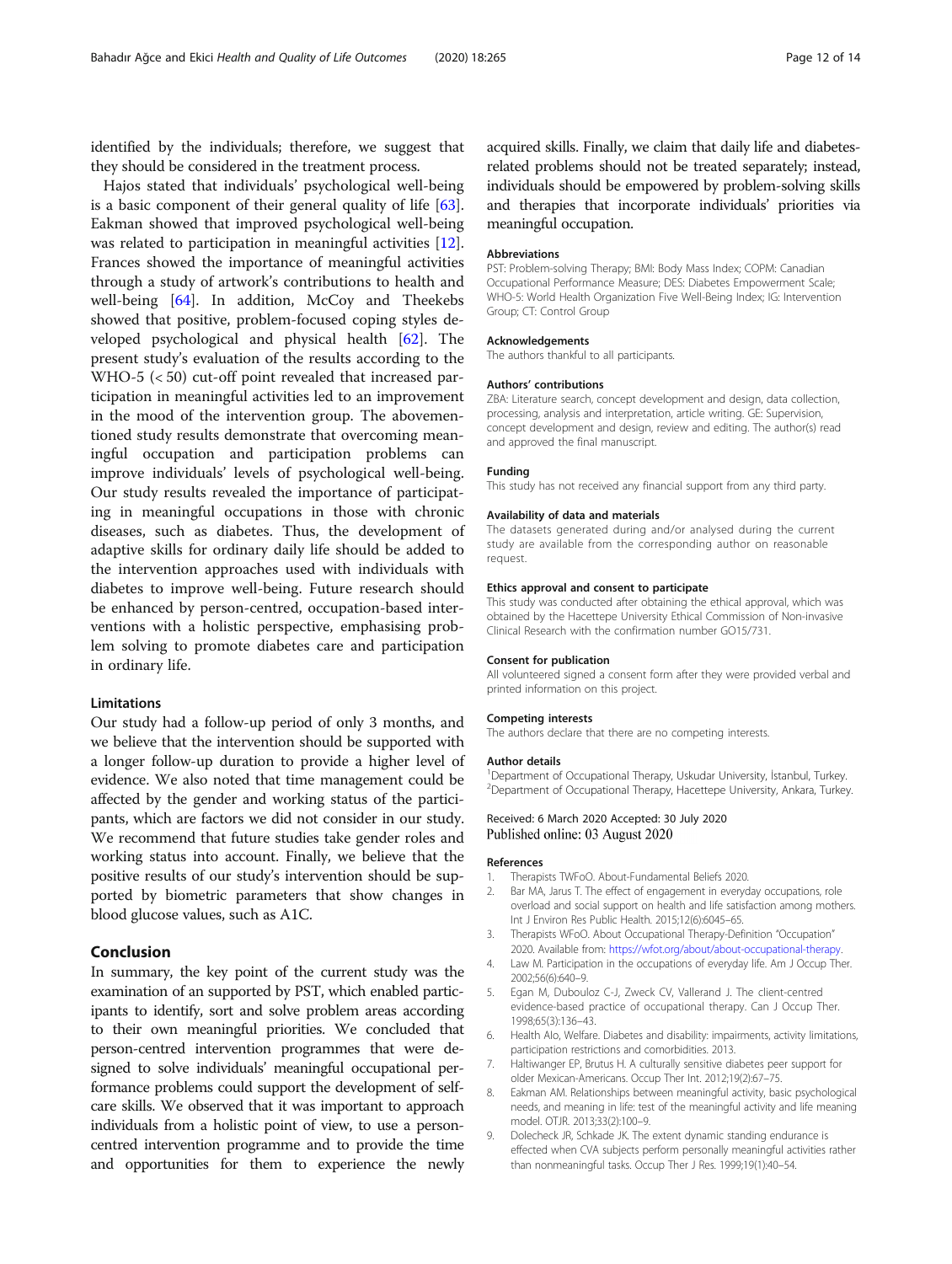- <span id="page-12-0"></span>10. Haltiwanger EPJOtihc. Experience of Mexican-American elders with diabetes: A phenomenological study. Occup Ther Health Care. 2012; 26(2–3):150–62.
- 11. Gage M, Polatajko H. Enhancing occupational performance through an understanding of perceived self-efficacy. Am J Occup Ther. 1994;48(5): 452–61.
- 12. Eakman AM, Carlson ME, Clark FA. The meaningful activity participation assessment: a measure of engagement in personally valued activities. Int J Aging Hum Dev. 2010;70(4):299–317.
- 13. Gonzalez-Zacarias AA, Mavarez-Martinez A, Arias-Morales CE, Stoicea N, Rogers B. Impact of demographic, socioeconomic, and psychological factors on glycemic self-management in adults with type 2 diabetes mellitus. Front Public Health. 2016;4:195.
- 14. Glasgow RE, Fisher L, Skaff M, Mullan J, Toobert DJ. Problem solving and diabetes self-management investigation in a large, multiracial sample. Diabetes Care. 2007;30(1):33–7.
- 15. Funnell MM, Anderson RM. Empowerment and self-management of diabetes. Clin Diabetes. 2004;22(3):123–7.
- 16. Nam S, Chesla C, Stotts NA, Kroon L, Janson SL. Barriers to diabetes management: patient and provider factors. Diabetes Res Clin Pract. 2011; 93(1):1–9.
- 17. Association AD. Standards of medical care in diabetes—2016: summary of revisions. Diabetes Care. 2016;39(Supplement 1):S4–5.
- 18. Jameson JL, Drugău C. Harrison endocrinología: McGraw-Hill Interamericana de España; 2007.
- 19. Pyatak E. Participation in occupation and diabetes self-management in emerging adulthood. Am J Occup Ther. 2011;65(4):462–9.
- 20. Haltiwanger EP. Effect of a group adherence intervention for Mexican-American older adults with type 2 diabetes. Am J Occup Ther. 2012;66(4): 447–54.
- 21. Cooper HC, Geyer R. What can complexity do for diabetes management? Linking theory to practice. J Eval Clin Pract. 2009;15(4):761–5.
- 22. Wilkinson A, Whitehead L, Ritchie L. Factors influencing the ability to selfmanage diabetes for adults living with type 1 or 2 diabetes. Int J Nurs Stud. 2014;51(1):111–22.
- 23. Hoseini Z, Azkhosh M, Younesi J, Soltani E. The effectiveness of problem solving therapy on coping skills in women with type 2 diabetes. Iran Rehabil J. 2014;12(2):39–43.
- 24. D'Zurilla TJ, Nezu AM. Problem-solving therapy: a social competence approach to clinical intervention: springer publishing company New York; 1986.
- 25. Robertson L, Griffiths S. Problem solving in occupational therapy. Clin Reason Occup Ther. Pondicherry: Wiley-Blackwell. 2012. p. 1–14.
- 26. Hill-Briggs F. Problem solving in diabetes self-management: a model of chronic illness self-management behavior. Ann Behav Med. 2003;25(3): 182–93.
- 27. Stetson B, Boren S, Leventhal H, Schlundt D, Glasgow R, Fisher E, et al. Embracing the evidence on problem solving in diabetes self-management education and support-Selfcare journal. 2015.
- 28. Elliott TR, Shewchuk RM, Miller DM, Richards JS. Profiles in problem solving: psychological well-being and distress among persons with diabetes mellitus. J Clin Psychol Med Settings. 2001;8(4):283–91.
- 29. Schumann KP, Sutherland JA, Majid HM, Hill-Briggs F. Evidence-based behavioral treatments for diabetes: problem-solving therapy. Diabetes Spectrum. 2011;24(2):64–9.
- 30. Fritz H. The influence of daily routines on engaging in diabetes selfmanagement. Scand J Occup Ther. 2014;21(3):232–40.
- 31. Law MC, Baptiste S, Carswell A, McColl MA, Polatajko H, Pollock N. Canadian occupational performance measure: COPM: CAOT Publ. ACE; 1998.
- 32. Carswell A, McColl MA, Baptiste S, Law M, Polatajko H, Pollock N. The Canadian occupational performance measure: a research and clinical literature review. Can J Occup Ther. 2004;71(4):210–22.
- 33. Pan AW, Chung L, Hsin-Hwei G. Reliability and validity of the Canadian occupational performance measure for clients with psychiatric disorders in Taiwan. Occup Ther Int. 2003;10(4):269–77.
- 34. Cup EH, Scholte op Reimer W, Thijssen MC, van Kuyk-Minis M. Reliability and validity of the Canadian Occupat189ional performance measure in stroke patients. Clin Rehabil. 2003;17(4):402–9.
- 35. Law M, Polatajko H, Pollock N, Mccoll MA, Carswell A, Baptiste S. Pilot testing of the Canadian occupational performance measure: clinical and measurement issues. Can J Occup Ther. 1994;61(4):191–7.
- 36. Berkan TORPİLGE. Multipl Skleroz'lu Bireylerde Kanada Aktivite Performans Ölçümü'nün Türkçe Kültürel Adaptasyonu, Geçerlilik ve Güvenilirliği. Ergoterapi ve Rehabilitasyon Dergisi. 2017;5(3):335.
- 37. Anderson RM, Funnell MM, Fitzgerald JT, Marrero DG. The diabetes Empowerment scale: a measure of psychosocial self-efficacy. Diabetes Care. 2000;23(6):739–43.
- 38. Özcan H. Diyabet güçlendirme ölçeğinin Türk toplumu için geçerlik güvenirliğinin incelenmesi: SDÜ Sağlık Bilimler Enstitüsü; 2012.
- 39. Carver CS. You want to measure coping but your protocol'too long: consider the brief cope. Int J Behav Med. 1997;4(1):92.
- 40. Eisenberg SA, Shen B-J, Schwarz ER, Mallon S. Avoidant coping moderates the association between anxiety and patient-rated physical functioning in heart failure patients. J Behav Med. 2012;35(3):253–61.
- 41. Bacanlı H, Sürücü M, İlhan T. Başa çıkma stilleri ölçeği kısa formunun (BÇSÖ-KF) psikometrik özelliklerinin incelenmesi: geçerlik ve güvenirlik çalışması. Kuram ve Uygulamada Eğitim Bilimler. 2013;13(1):81–96.
- 42. Topp CW, Østergaard SD, Søndergaard S, Bech P. The WHO-5 well-being index: a systematic review of the literature. Psychother Psychosom. 2015; 84(3):167–76.
- 43. Bech P, Gudex C, Johansen KS. The WHO (ten) well-being index: validation in diabetes. Psychother Psychosom. 1996;65(4):183–90.
- 44. Mortazavi F, Mousavi S-A, Chaman R, Khosravi A. Dünya Sağlık Örgütü-5 İyilik Hali Endeksi Geçerliği: Annenin İyilik Hali ve Bununla İlişkili Faktörlerin Değerlendirilmesi. Turkish J Psychiatry. 2015;26:48–55.
- 45. Halliday JA, Hendrieckx C, Busija L, Browne JL, Nefs G, Pouwer F, et al. Validation of the WHO-5 as a first-step screening instrument for depression in adults with diabetes: results from diabetes MILES–Australia. Diabetes Res Clin Pract. 2017;132:27–35.
- 46. McMurran M, Fyffe S, McCarthy L, Duggan C, Latham A. 'Stop & Think!': Social problem-solving therapy with personality-disordered offenders. Crim Behav Ment Health. 2001;11(4):273–85.
- 47. Nezu AM, Nezu CM, D'Zurilla T. Problem-solving therapy: a treatment manual: springer publishing company; 2012.
- 48. Association AD. Standards of medical care in diabetes—2015 abridged for primary care providers. Clin Diabetes. 2015;33(2):97.
- 49. Law M, Cooper B, Strong S, Stewart D, Rigby P, Letts L. The personenvironment-occupation model: a transactive approach to occupational performance. Can J Occup Ther. 1996;63(1):9–23.
- 50. Spor AR. Sağlık ve Eğitim Bilimlerinden Örneklerle Uygulamalı İstatistik ve Güvenirlik-Geçerlik. Detay Yayıncılık: Ankara; 2016.
- 51. Kuş E. Sosyal bilim metodolojisinde paradigma dönüşümü ve psikolojide nitel araştırma. Türk Psikoloji Yazıları. 2007;10(20):19–41.
- 52. Schultz S, Schkade JK. Occupational adaptation: toward a holistic approach for contemporary practice, part 2. Am J Occup Ther. 1992; 46(10):917–25.
- 53. Stevens-Ratchford RG. Occupational engagement: motivation for older adult participation. Topics Geriatric Rehabil. 2005;21(3):171–81.
- 54. Corbin JM, Strauss A. Unending work and care: managing chronic illness at home: Jossey-bass; 1988.
- 55. Bodenheimer T, Lorig K, Holman H, Grumbach K. Patient self-management of chronic disease in primary care. Jama. 2002;288(19):2469–75.
- 56. Lorig KR, Holman HR. Self-management education: history, definition, outcomes, and mechanisms. Ann Behav Med. 2003;26(1):1–7.
- 57. Packer T. An occupation-focused approach to self-management. Occupational Ther Now. 2011;13(5):3–4.
- 58. Lorig KR, Sobel DS, Ritter PL, Laurent D, Hobbs M. Effect of a selfmanagement program on patients with chronic disease. Effect Clin Pract. 2001;4(6):256–62.
- 59. Bandura A. Social foundations of thought and action, vol. 1986. Englewood Cliffs: SAGE; 1986.
- 60. Shayeghian Z, Hassanabadi H, Aguilar-Vafaie ME, Amiri P, Besharat MA. A randomized controlled trial of acceptance and commitment therapy for type 2 diabetes management: The moderating role of coping styles. PloS One. 2016;11(12):e0166599.
- 61. Miles SR, Khambaty T, Petersen NJ, Naik AD, Cully JA. The role of affect and coping in diabetes self-management in rural adults with uncontrolled diabetes and depressive symptoms. J Clin Psychol Med Settings. 2018;25(1):55–65.
- 62. McCoy MA, Theeke LA. Systematic review of quantitative studies of the relationships among psychosocial factors and coping in adult men and women with type 2 diabetes mellitus. Int J Nurs Sci. 2019; 6(4):468–77.